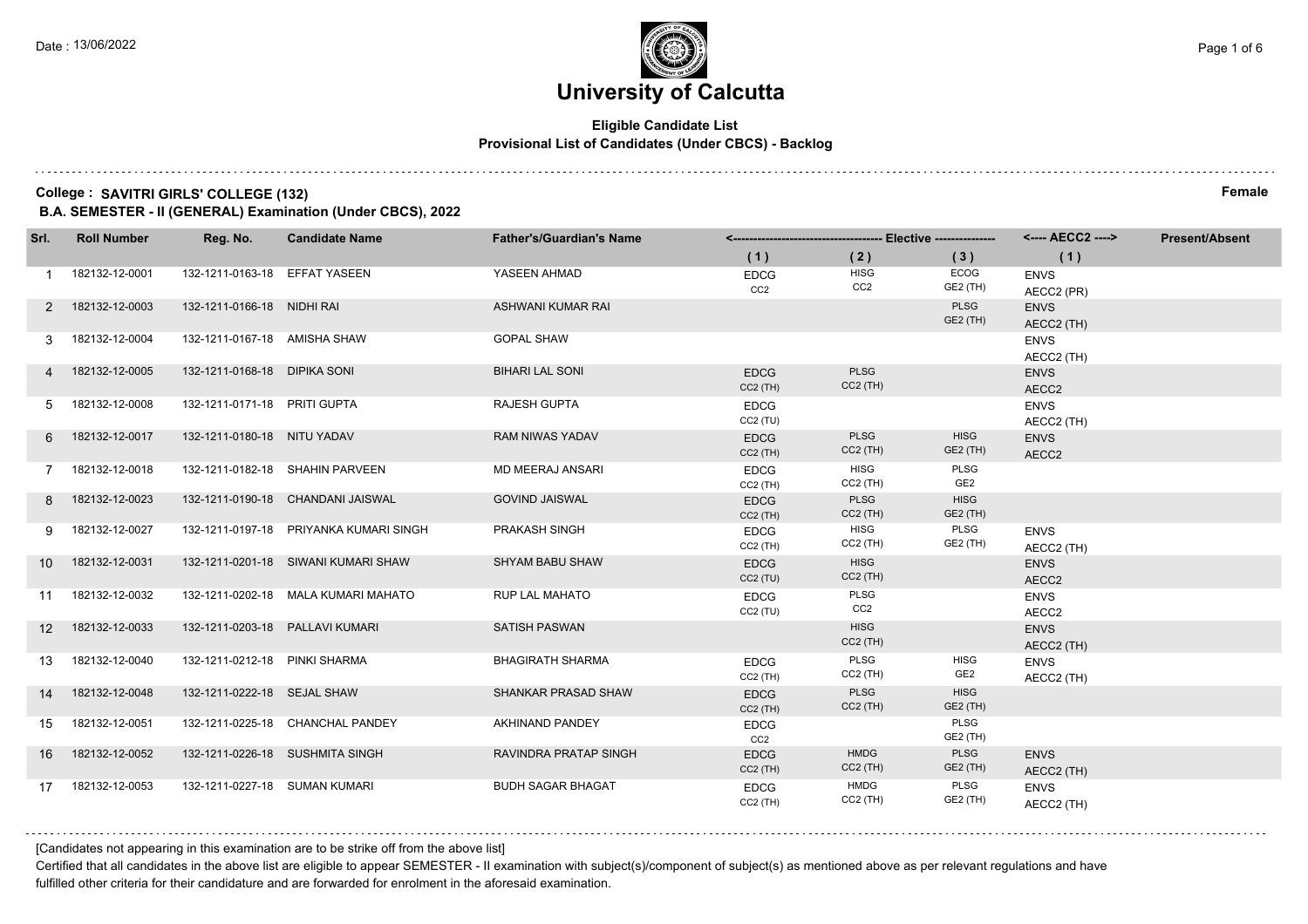### **Eligible Candidate List Provisional List of Candidates (Under CBCS) - Backlog**

#### **College : SAVITRI GIRLS' COLLEGE (132) Female**

**B.A. SEMESTER - II (GENERAL) Examination (Under CBCS), 2022**

| Srl.      | <b>Roll Number</b> | Reg. No.                       | <b>Candidate Name</b>                  | <b>Father's/Guardian's Name</b> |                                |                                |                                |                           | <b>Present/Absent</b> |
|-----------|--------------------|--------------------------------|----------------------------------------|---------------------------------|--------------------------------|--------------------------------|--------------------------------|---------------------------|-----------------------|
|           |                    |                                |                                        |                                 | (1)                            | (2)                            | (3)                            | (1)                       |                       |
| 18        | 182132-12-0058     | 132-1211-0235-18 PUJA SINGH    |                                        | <b>KAMAL SINGH</b>              | <b>EDCG</b><br>CC2(TU)         | <b>HMDG</b><br>CC <sub>2</sub> |                                | <b>ENVS</b><br>AECC2 (TH) |                       |
| 19        | 182132-12-0066     |                                | 132-1211-0244-18 PRIYANKA KUMARI DUBEY | <b>RAJ KUMAR DUBEY</b>          |                                | <b>HISG</b><br>GE2             |                                | <b>ENVS</b><br>AECC2      |                       |
| <b>20</b> | 182132-12-0067     | 132-1211-0245-18 ANJALI PRASAD |                                        | <b>RAJA PRASAD</b>              | <b>EDCG</b><br>CC <sub>2</sub> | <b>HISG</b><br>$CC2$ (TH)      | <b>PLSG</b><br>GE2 (TH)        | <b>ENVS</b><br>AECC2 (TH) |                       |
| 21        | 182132-12-0070     | 132-1211-0249-18 RINKY NAYAK   |                                        | RAVI NAYAK                      |                                |                                | <b>HISG</b><br>GE2 (TH)        | <b>ENVS</b><br>AECC2 (TH) |                       |
| <b>22</b> | 182132-12-0072     | 132-1211-0253-18 BABITA KEWAT  |                                        | OM PRAKASH KEWAT                | <b>EDCG</b><br>CC <sub>2</sub> | <b>HISG</b><br>$CC2$ (TH)      | <b>PLSG</b><br>GE2 (TH)        |                           |                       |
| 23        | 182132-12-0074     |                                | 132-1211-0255-18 CHANDANI KUMARI       | <b>SATISH PASWAN</b>            |                                | <b>HISG</b><br>$CC2$ (TH)      |                                |                           |                       |
| 24        | 182132-12-0077     |                                | 132-1211-0259-18 PUJA KUMARI RAI       | <b>RAMESH RAI</b>               | <b>EDCG</b><br>$CC2$ (TH)      |                                |                                |                           |                       |
| 25        | 182132-12-0089     |                                | 132-1211-0274-18 SANJANA PRASAD        | NAWAL PRASAD                    | <b>EDCG</b><br>CC2             | <b>HISG</b><br>$CC2$ (TH)      |                                | <b>ENVS</b><br>AECC2      |                       |
| 26        | 182132-12-0092     |                                | 132-1211-0277-18 PRIYANKA JAISWAL      | <b>BRIBHADHUR JAISWAL</b>       | <b>EDCG</b><br>CC2(TU)         | <b>HMDG</b><br>CC <sub>2</sub> |                                | <b>ENVS</b><br>AECC2      |                       |
| 27        | 182132-12-0093     |                                | 132-1211-0278-18 NISHA KUMARI MAHATO   | RABINDRA MAHATO                 | <b>EDCG</b><br>CC <sub>2</sub> | <b>HISG</b><br>$CC2$ (TH)      |                                | <b>ENVS</b><br>AECC2      |                       |
| 28        | 182132-12-0096     |                                | 132-1211-0281-18 MANJU KUMARI SHAW     | <b>GIRANI SHAW</b>              |                                | <b>HISG</b><br>$CC2$ (TH)      | <b>PLSG</b><br>GE2 (TH)        |                           |                       |
| 29        | 182132-12-0099     |                                | 132-1211-0285-18 SUMAN KUMARI YADAV    | SITARAM YADAV                   | <b>EDCG</b><br>CC <sub>2</sub> | <b>HISG</b><br>$CC2$ (TH)      |                                | <b>ENVS</b><br>AECC2      |                       |
| 30        | 182132-12-0100     | 132-1211-0286-18 DIVYA SINGH   |                                        | <b>NAKUL SINGH</b>              |                                | <b>HMDG</b><br>$CC2$ (TH)      |                                |                           |                       |
| 31        | 182132-12-0101     | 132-1211-0287-18 SHANTI RAO    |                                        | <b>KAMAL RAO</b>                | <b>EDCG</b><br>CC <sub>2</sub> | <b>HISG</b><br>$CC2$ (TH)      |                                | <b>ENVS</b><br>AECC2      |                       |
| 32        | 182132-12-0103     | 132-1211-0289-18 PREETI SINGH  |                                        | SURENDRA SINGH                  | <b>EDCG</b><br>$CC2$ (TH)      | <b>HMDG</b><br>$CC2$ (TH)      | <b>PLSG</b><br>GE <sub>2</sub> | <b>ENVS</b><br>AECC2 (PR) |                       |
| 33        | 182132-12-0104     |                                | 132-1211-0290-18 NEHA KUMARI ROY       | SUBODH ROY                      | <b>EDCG</b><br>CC <sub>2</sub> |                                |                                |                           |                       |
| 34        | 182132-12-0105     |                                | 132-1211-0291-18 PRITY KUMARI JHA      | BODH NARAYAN JHA                | <b>EDCG</b><br>$CC2$ (TH)      | <b>PLSG</b><br>$CC2$ (TH)      | <b>HMDG</b><br>GE <sub>2</sub> | <b>ENVS</b><br>AECC2      |                       |

[Candidates not appearing in this examination are to be strike off from the above list]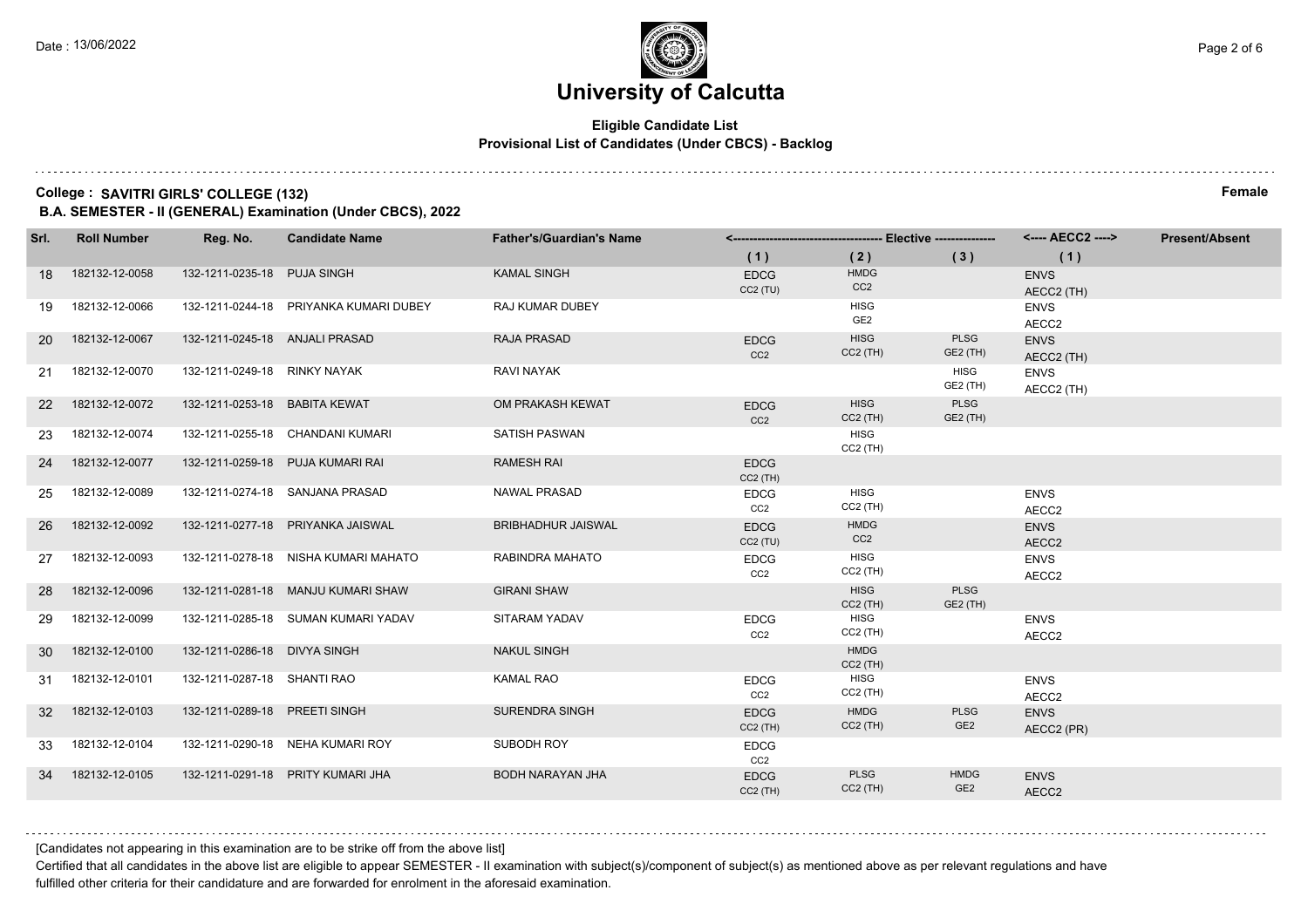### **Eligible Candidate List Provisional List of Candidates (Under CBCS) - Backlog**

#### **College : SAVITRI GIRLS' COLLEGE (132) Female**

**B.A. SEMESTER - II (GENERAL) Examination (Under CBCS), 2022**

| Srl. | <b>Roll Number</b> | Reg. No.                       | <b>Candidate Name</b>             | <b>Father's/Guardian's Name</b> |                                |                                |                                |                           | <b>Present/Absent</b> |
|------|--------------------|--------------------------------|-----------------------------------|---------------------------------|--------------------------------|--------------------------------|--------------------------------|---------------------------|-----------------------|
|      |                    |                                |                                   |                                 | (1)                            | (2)                            | (3)                            | (1)                       |                       |
| 35   | 182132-12-0107     |                                | 132-1211-0294-18 SUPRIYA KUMARI   | <b>MANOJ KUMAR SINGH</b>        | <b>EDCG</b><br>CC <sub>2</sub> | PLSG<br>CC <sub>2</sub>        |                                | <b>ENVS</b><br>AECC2      |                       |
| 36   | 182132-12-0108     | 132-1211-0295-18 NEHA KUMARI   |                                   | <b>UPENDRA YADAV</b>            |                                |                                |                                | <b>ENVS</b><br>AECC2 (PR) |                       |
| 37   | 182132-12-0110     |                                | 132-1211-0435-18 NEHA SRIVASTAV   | TARKESHWAR SRIVASTAV            | <b>EDCG</b><br>CC <sub>2</sub> | <b>HISG</b><br>$CC2$ (TH)      |                                | <b>ENVS</b><br>AECC2      |                       |
| 38   | 182132-12-0112     | 132-1211-0445-18 PUJA KUMARI   |                                   | <b>RAM NARAYAN RAVIDAS</b>      | <b>EDCG</b><br>$CC2$ (TH)      | <b>HISG</b><br>$CC2$ (TH)      | <b>PLSG</b><br><b>GE2 (TH)</b> | <b>ENVS</b><br>AECC2      |                       |
| 39   | 182132-12-0125     | 132-1215-0164-18 FIRDOUS QADRI |                                   | <b>MD SALIM</b>                 | <b>EDCG</b><br>$CC2$ (TH)      |                                | PLSG<br>GE2 (TH)               | <b>ENVS</b><br>AECC2 (TH) |                       |
| 40   | 182132-12-0126     | 132-1211-0185-18 PUJA SHAW     |                                   | <b>MANOJ SHAW</b>               | <b>HISG</b><br>$CC2$ (TH)      | <b>PLSG</b><br>CC <sub>2</sub> |                                | <b>ENVS</b><br>AECC2      |                       |
| 41   | 182132-12-0127     | 132-1211-0188-18 SHILPI KUMARI |                                   | MANOJ KUMAR THAKUR              | <b>HISG</b><br>CC2 (TH)        |                                | <b>EDCG</b><br>GE2 (TH)        |                           |                       |
| 42   | 182132-12-0130     | 132-1211-0221-18 NEHA DAS      |                                   | <b>BINOD DAS</b>                | <b>HISG</b><br>CC2             | <b>PLSG</b><br>CC <sub>2</sub> |                                | <b>ENVS</b><br>AECC2      |                       |
| 43   | 182132-12-0137     | 132-1211-0183-18 KAJAL KUMARI  |                                   | <b>RAJESH PRASAD</b>            | <b>PLSG</b><br>CC <sub>2</sub> | <b>EDCG</b><br>CC <sub>2</sub> |                                | <b>ENVS</b><br>AECC2      |                       |
| 44   | 182132-12-0140     | 132-1211-0209-18 SUMAN RAI     |                                   | <b>SUKHAL RAI</b>               |                                | <b>EDCG</b><br>CC <sub>2</sub> |                                |                           |                       |
| 45   | 182132-12-0145     |                                | 132-1211-0250-18 MANISHA PANDIT   | <b>BHARAT PANDIT</b>            | <b>PLSG</b><br>$CC2$ (TH)      | <b>HISG</b><br>$CC2$ (TH)      | <b>EDCG</b><br>GE2 (TH)        | <b>ENVS</b><br>AECC2 (TH) |                       |
| 46   | 182132-12-0148     | 132-1211-0263-18 PRIYA PATHAK  |                                   | RAJ KUMAR PATHAK                |                                | <b>HISG</b><br>$CC2$ (TH)      | <b>EDCG</b><br>GE2 (TH)        | <b>ENVS</b><br>AECC2      |                       |
| 47   | 182132-12-0149     | 132-1211-0282-18 NEHA MONDAL   |                                   | SURENDRA MONDAL                 | <b>PLSG</b><br>CC <sub>2</sub> | <b>HISG</b><br>$CC2$ (TH)      | <b>EDCG</b><br>GE <sub>2</sub> | <b>ENVS</b><br>AECC2 (PR) |                       |
| 48   | 182132-12-0150     | 132-1211-0293-18 KAJAL KUMARI  |                                   | RAM NARAYAN RAVIDAS             | <b>PLSG</b><br>$CC2$ (TH)      | <b>HISG</b><br>$CC2$ (TH)      | <b>EDCG</b><br>GE2 (TH)        | <b>ENVS</b><br>AECC2 (PR) |                       |
| 49   | 182132-12-0152     | 132-1211-0437-18 PREETI GUPTA  |                                   | <b>BALWANT GUPTA</b>            | <b>PLSG</b><br>$CC2$ (TH)      | <b>EDCG</b><br>$CC2$ (TH)      | <b>HISG</b><br>GE2 (TH)        | <b>ENVS</b><br>AECC2 (TH) |                       |
| 50   | 182132-12-0153     |                                | 132-1211-0449-18 NAZRANA KHATOON  | <b>MD AKHTAR</b>                | <b>PLSG</b><br>CC <sub>2</sub> | <b>HISG</b><br>$CC2$ (TH)      |                                | <b>ENVS</b><br>AECC2      |                       |
| 51   | 182132-12-0155     |                                | 132-1211-0484-18 SHAGUFTA PARVEEN | <b>HAYATULLAH KHAN</b>          | <b>EDCG</b><br>$CC2$ (TH)      | PLSG<br>$CC2$ (TH)             | <b>HMDG</b><br>GE2 (TH)        |                           |                       |

[Candidates not appearing in this examination are to be strike off from the above list]

Certified that all candidates in the above list are eligible to appear SEMESTER - II examination with subject(s)/component of subject(s) as mentioned above as per relevant regulations and have fulfilled other criteria for their candidature and are forwarded for enrolment in the aforesaid examination.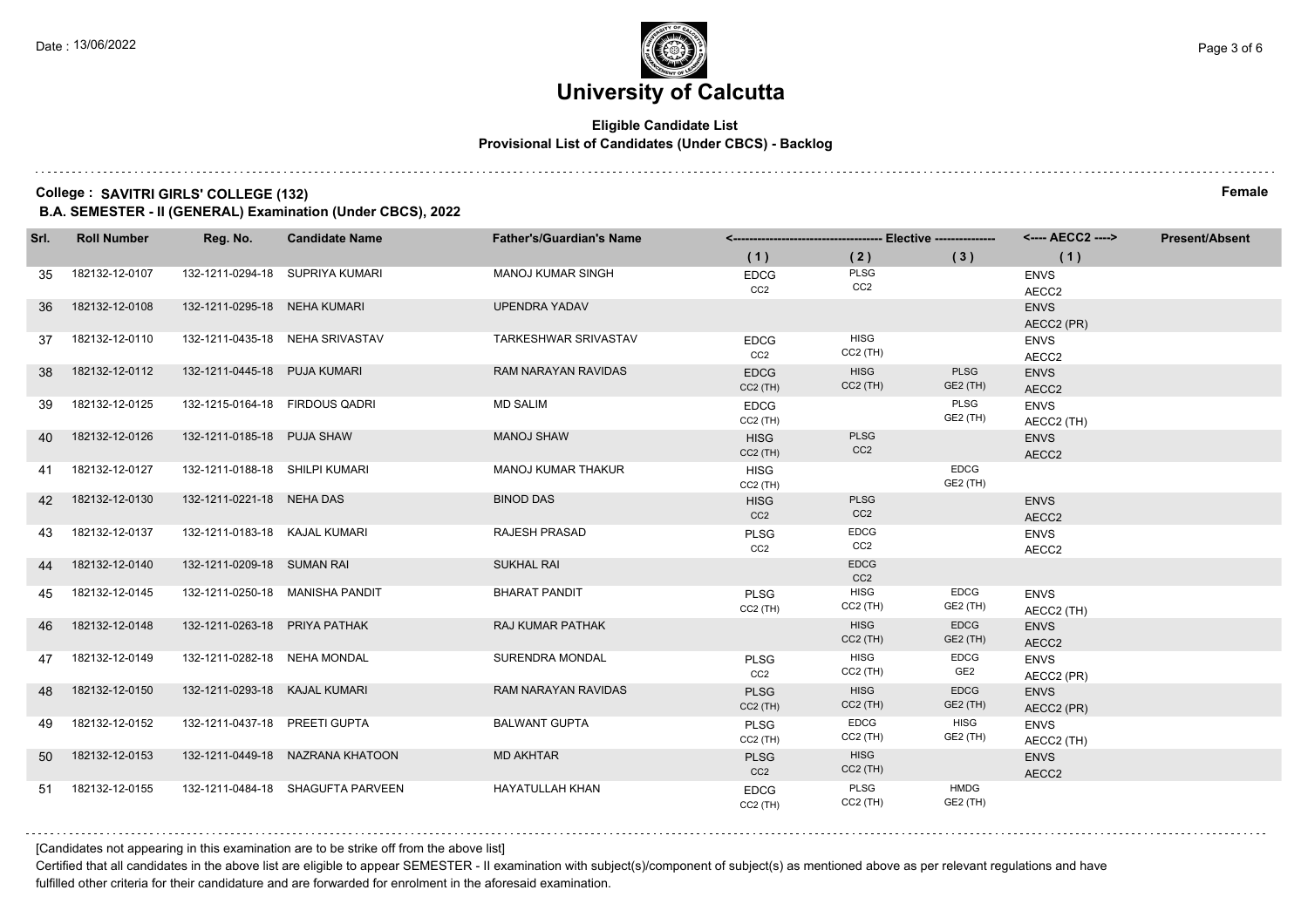### **Eligible Candidate List Provisional List of Candidates (Under CBCS) - Backlog**

#### **College : SAVITRI GIRLS' COLLEGE (132) Female**

**B.A. SEMESTER - II (GENERAL) Examination (Under CBCS), 2022**

| Srl. | <b>Roll Number</b> | Reg. No.                        | <b>Candidate Name</b>                  | <b>Father's/Guardian's Name</b> |                                |                                |     |                           | <b>Present/Absent</b> |
|------|--------------------|---------------------------------|----------------------------------------|---------------------------------|--------------------------------|--------------------------------|-----|---------------------------|-----------------------|
|      |                    |                                 |                                        |                                 | (1)                            | (2)                            | (3) | (1)                       |                       |
| 52   | 192132-12-0003     | 132-1211-0256-19 PRITY GOND     |                                        | <b>PATIRAM GOND</b>             | <b>EDCG</b><br>CC <sub>2</sub> | <b>HMDG</b><br>CC <sub>2</sub> |     |                           |                       |
| 53   | 192132-12-0005     |                                 | 132-1211-0270-19 AANCHAL SHARMA        | <b>MAHESH SHARMA</b>            | <b>ENGG</b><br>CC <sub>2</sub> | <b>HING</b><br>CC <sub>2</sub> |     |                           |                       |
| 54   | 192132-12-0007     | 132-1211-0191-19 JYOTI SINGH    |                                        | <b>SHIVPUJAN SINGH</b>          |                                | <b>EDCG</b><br>CC <sub>2</sub> |     |                           |                       |
| 55   | 192132-12-0010     |                                 | 132-1211-0194-19 AFSANA ANWAR          | <b>ANWAR ALI</b>                | <b>HING</b><br>CC <sub>2</sub> | EDCG<br>CC2                    |     | <b>ENVS</b><br>AECC2      |                       |
| 56   | 192132-12-0012     | 132-1211-0196-19 SNEHA MONDAL   |                                        | <b>ANIL MONDAL</b>              | <b>HING</b><br>CC <sub>2</sub> | <b>EDCG</b><br>$CC2$ (TH)      |     | <b>ENVS</b><br>AECC2      |                       |
| 57   | 192132-12-0019     | 132-1211-0203-19 RABINA MALI    |                                        | <b>DHURVA MALI</b>              | <b>HING</b><br>$CC2$ (TH)      |                                |     |                           |                       |
| 58   | 192132-12-0022     |                                 | 132-1211-0206-19 PRIYANKA KUMARI GUPTA | <b>SARJU GUPTA</b>              |                                |                                |     |                           |                       |
| 59   | 192132-12-0027     | 132-1211-0212-19 PRIYANKA DAS   |                                        | <b>BHOLANATH DAS</b>            | <b>HING</b><br>CC <sub>2</sub> | <b>ENGG</b><br>CC <sub>2</sub> |     | <b>ENVS</b><br>AECC2      |                       |
| 60   | 192132-12-0032     |                                 | 132-1211-0217-19 DEVINA INDORIA        | PANKAJ KUMAR INDORIA            | <b>HING</b><br>$CC2$ (TH)      |                                |     |                           |                       |
| 61   | 192132-12-0033     | 132-1211-0218-19 SONALI BALMIKI |                                        | <b>BINOD BALMIKI</b>            |                                |                                |     |                           |                       |
|      | 62 192132-12-0043  |                                 | 132-1211-0229-19 KHUSHBOO KUMARI       | <b>RAMJEE SHAH</b>              | <b>HING</b><br>CC <sub>2</sub> | <b>EDCG</b><br>CC <sub>2</sub> |     | <b>ENVS</b><br>AECC2      |                       |
| 63   | 192132-12-0044     |                                 | 132-1211-0230-19 NISHA KUMARI SHAW     | NANDA LAL SHAW                  | <b>HING</b><br>CC <sub>2</sub> |                                |     |                           |                       |
| 64   | 192132-12-0046     |                                 | 132-1211-0232-19 RAKHI KUMARI TIWARI   | NAWAL KISHOR TIWARI             |                                | <b>EDCG</b><br>$CC2$ (TU)      |     |                           |                       |
| 65   | 192132-12-0055     |                                 | 132-1211-0243-19 ISHA KUMARI DHANUK    | HEMANT KUMAR DHANUK             | <b>HING</b><br>CC <sub>2</sub> | PLSG<br>CC <sub>2</sub>        |     | <b>ENVS</b><br>AECC2      |                       |
| 66   | 192132-12-0056     | 132-1211-0244-19 SIMRAN SINGH   |                                        | <b>JITENDRA SINGH</b>           |                                |                                |     |                           |                       |
| 67   | 192132-12-0057     | 132-1211-0245-19 NEHA JHA       |                                        | <b>BIJAY JHA</b>                |                                |                                |     | <b>ENVS</b><br>AECC2 (TH) |                       |
| 68   | 192132-12-0064     |                                 | 132-1211-0255-19 MAHARANI SHAW         | <b>VIJAY SHAW</b>               | <b>HING</b><br>CC <sub>2</sub> |                                |     | <b>ENVS</b><br>AECC2 (TH) |                       |
| 69   | 192132-12-0065     |                                 | 132-1211-0257-19 PRIYANKA PRASAD       | <b>CHANDRA DEO PRASAD</b>       | <b>HING</b><br>CC <sub>2</sub> | <b>HISG</b><br>$CC2$ (TH)      |     | <b>ENVS</b><br>AECC2      |                       |

[Candidates not appearing in this examination are to be strike off from the above list]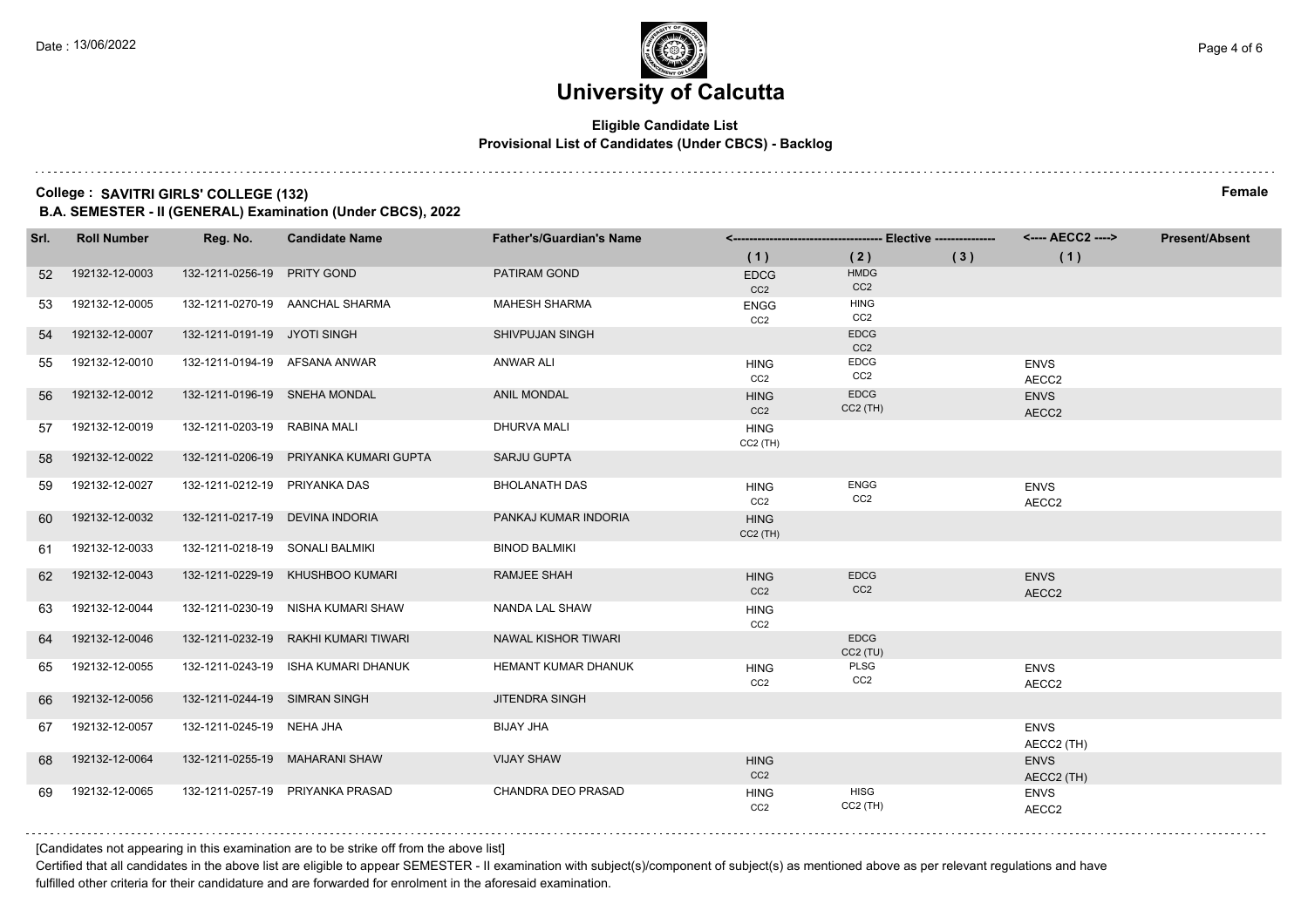### **Eligible Candidate List Provisional List of Candidates (Under CBCS) - Backlog**

#### **College : SAVITRI GIRLS' COLLEGE (132) Female**

**B.A. SEMESTER - II (GENERAL) Examination (Under CBCS), 2022**

| Srl. | <b>Roll Number</b> | Reg. No.                       | <b>Candidate Name</b>                | <b>Father's/Guardian's Name</b> |                                |                                |                                |                           | <b>Present/Absent</b> |
|------|--------------------|--------------------------------|--------------------------------------|---------------------------------|--------------------------------|--------------------------------|--------------------------------|---------------------------|-----------------------|
|      |                    |                                |                                      |                                 | (1)                            | (2)                            | (3)                            | (1)                       |                       |
| 70   | 192132-12-0068     |                                | 132-1211-0260-19 UJALA KUMAR SINGH   | YUGAL KISHOR SINGH              | <b>HING</b><br>CC <sub>2</sub> | <b>HISG</b><br>$CC2$ (TH)      |                                |                           |                       |
| 71   | 192132-12-0070     |                                | 132-1211-0262-19 ANSHU KUMARI PANDEY | SANTOSH KUMAR PANDEY            |                                |                                |                                |                           |                       |
| 72   | 192132-12-0074     | 132-1211-0266-19 SUMAN SHAW    |                                      | <b>BIJAY SHAW</b>               | <b>HING</b><br>CC <sub>2</sub> | <b>HISG</b><br>$CC2$ (TH)      |                                | <b>ENVS</b><br>AECC2 (TH) |                       |
| 73.  | 192132-12-0080     | 132-1211-0276-19 ANJALI KUMARI |                                      | <b>RAMJEET SINGH</b>            | <b>HING</b><br>CC <sub>2</sub> | PLSG<br>CC <sub>2</sub>        |                                | <b>ENVS</b><br>AECC2 (TH) |                       |
| 74   | 192132-12-0081     | 132-1211-0278-19 ANSHU SHARMA  |                                      | <b>BHAGWAN SHARMA</b>           | <b>HING</b><br>CC <sub>2</sub> | <b>EDCG</b><br>CC <sub>2</sub> |                                | <b>ENVS</b><br>AECC2      |                       |
| 75   | 192132-12-0082     | 132-1211-0279-19 PUSHPA RAY    |                                      | <b>BHOLA RAY</b>                | <b>HING</b><br>CC2             | <b>EDCG</b><br>CC2             |                                | <b>ENVS</b><br>AECC2      |                       |
| 76   | 192132-12-0083     | 132-1211-0280-19 SNEHA SINGH   |                                      | SATYA NARAYAN SINGH             | <b>HING</b><br>CC2             | <b>HISG</b><br>$CC2$ (TH)      |                                | <b>ENVS</b><br>AECC2      |                       |
| 77   | 192132-12-0085     |                                | 132-1214-0241-19 JYOTI KUMARI YADAV  | SURENDRA YADAV                  | <b>HING</b><br>CC <sub>2</sub> | <b>HMDG</b><br>CC <sub>2</sub> | <b>PLSG</b><br>GE <sub>2</sub> | <b>ENVS</b><br>AECC2      |                       |
| 78   | 192132-12-0086     | 132-1213-0252-19 AMISHA KUMARI |                                      | LAL BABU SINGH                  |                                |                                |                                | <b>ENVS</b><br>AECC2      |                       |
| 79   | 192132-12-0087     |                                | 132-1211-0209-19 RAKHI KUMARI DAS    | SAKHI CHAND DAS                 |                                | <b>HING</b><br>CC <sub>2</sub> |                                |                           |                       |
| 80   | 192132-12-0092     | 132-1211-0372-19 SWEETY SINGH  |                                      | <b>VINAY KUMAR SINGH</b>        |                                | <b>EDCG</b><br>CC <sub>2</sub> |                                |                           |                       |
| 81   | 192132-12-0093     |                                | 132-1211-0373-19 PUJA KUMARI RAJAK   | <b>BRAHMADEV RAJAK</b>          | <b>HING</b><br>CC <sub>2</sub> | <b>HISG</b><br>$CC2$ (TH)      |                                | <b>ENVS</b><br>AECC2 (TH) |                       |
| 82   | 192132-12-0094     | 132-1211-0374-19 NIKITA MISHRA |                                      | NIRAJ KUMAR MISHRA              |                                |                                |                                | <b>ENVS</b><br>AECC2 (TH) |                       |
| 83   | 192132-12-0103     |                                | 132-1211-0383-19 PRIYANKA GUPTA      | <b>DHARAMENDRA GUPTA</b>        |                                | <b>HISG</b><br>$CC2$ (TH)      |                                |                           |                       |
| 84   | 192132-12-0106     |                                | 132-1211-0406-19 KOMAL SINGH THAKURI | <b>GOPAL SINGH THAKURI</b>      |                                |                                |                                |                           |                       |
| 85   | 202132-12-0001     | 132-1211-0213-20 ANJALI SONKAR |                                      | <b>PRAKASH SONKAR</b>           |                                | <b>HING</b><br>$CC2$ (TH)      |                                |                           |                       |
| 86   | 202132-12-0021     |                                | 132-1211-0234-20 KABITA GOSWAMI      | <b>DINANATH GOSWAMI</b>         |                                | <b>HMDG</b><br>$CC2$ (PR)      |                                |                           |                       |
| 87   | 202132-12-0023     |                                | 132-1211-0236-20 ANKITA KUMARI SHAW  | <b>BINDAYACHAL SHAW</b>         | <b>HING</b><br>CC2(TU)         |                                |                                |                           |                       |

[Candidates not appearing in this examination are to be strike off from the above list]

Certified that all candidates in the above list are eligible to appear SEMESTER - II examination with subject(s)/component of subject(s) as mentioned above as per relevant regulations and have fulfilled other criteria for their candidature and are forwarded for enrolment in the aforesaid examination.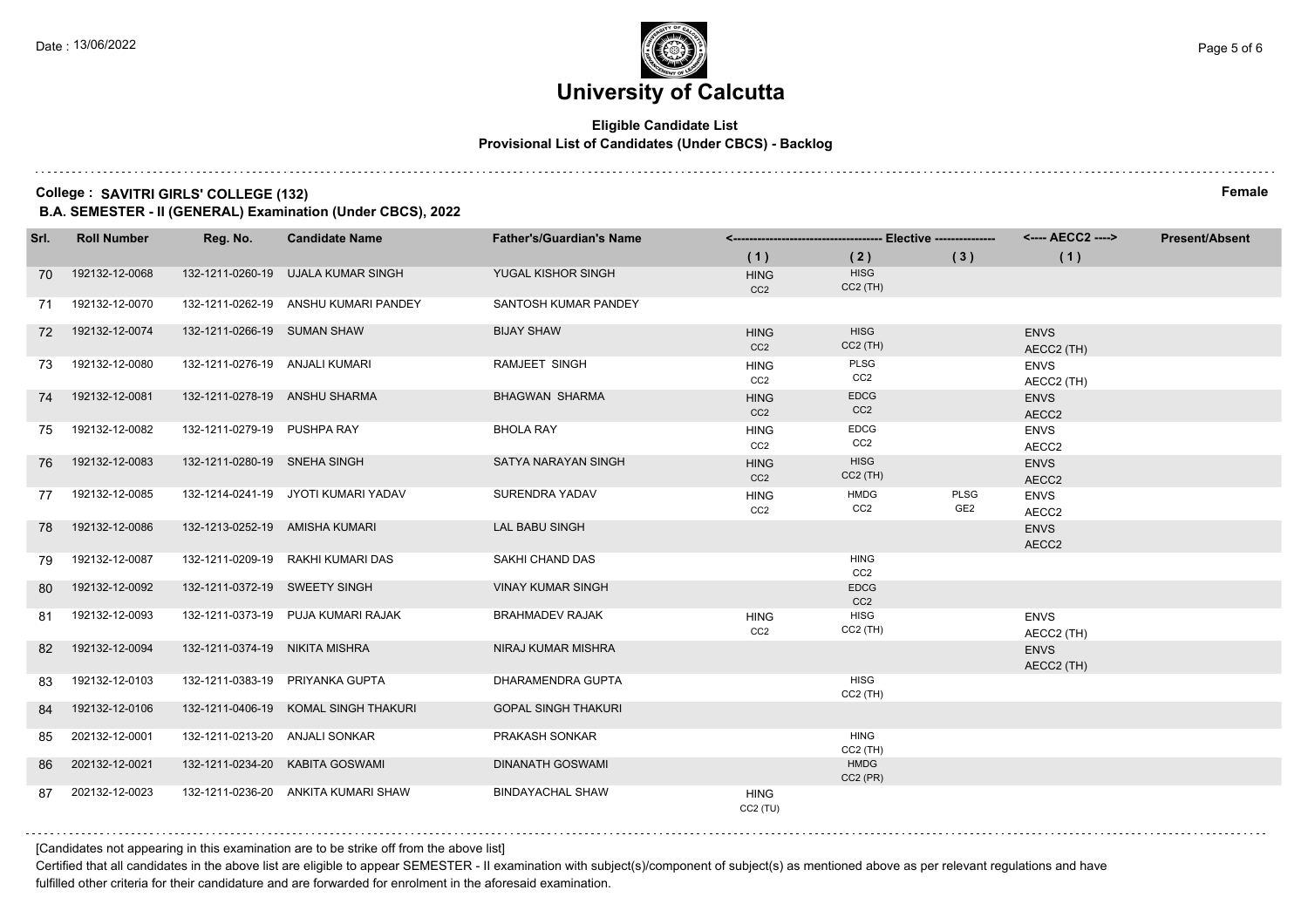### **Eligible Candidate List Provisional List of Candidates (Under CBCS) - Backlog**

#### **College : SAVITRI GIRLS' COLLEGE (132) Female**

**B.A. SEMESTER - II (GENERAL) Examination (Under CBCS), 2022**

| Srl. | <b>Roll Number</b> | Reg. No.                      | <b>Candidate Name</b>                | <b>Father's/Guardian's Name</b> |                           |                           |                                | <---- AECC2 ---->    | <b>Present/Absent</b> |
|------|--------------------|-------------------------------|--------------------------------------|---------------------------------|---------------------------|---------------------------|--------------------------------|----------------------|-----------------------|
|      |                    |                               |                                      |                                 | (1)                       | (2)                       | (3)                            | (1)                  |                       |
| -88  | 202132-12-0028     | 132-1211-0242-20              | <b>SUGNI KUMARI CHOUHAN</b>          | LAKHAN DEO CHOUHAN              | <b>HISG</b><br>CC2(TU)    |                           | <b>EDCG</b><br>GE <sub>2</sub> |                      |                       |
| 89   | 202132-12-0030     |                               | 132-1211-0244-20 ANJALI KUMARI SINGH | <b>JAI PRAKSH SINGH</b>         | <b>EDCG</b><br>CC2(TU)    |                           |                                |                      |                       |
| -90  | 202132-12-0045     | 132-1211-0259-20 NISHU RAY    |                                      | NAGENDRA RAY                    | <b>HING</b><br>$CC2$ (TU) |                           |                                |                      |                       |
| 91   | 202132-12-0049     | 132-1211-0264-20 SANA KARIM   |                                      | <b>KARIM KHAN</b>               | <b>HING</b><br>$CC2$ (TU) |                           |                                |                      |                       |
| 92   | 202132-12-0069     | 132-1211-0285-20 DEEPA SINGH  |                                      | <b>GAWAN SINGH</b>              | <b>HING</b><br>CC2(TU)    |                           |                                | <b>ENVS</b><br>AECC2 |                       |
| 93   | 202132-12-0073     | 132-1211-0289-20 AMISHA RAY   |                                      | <b>SHIV KUMAR RAY</b>           |                           |                           | <b>EDCG</b><br>GE2 (TH)        |                      |                       |
| 94   | 202132-12-0082     | 132-1211-0298-20 RIYA SHAW    |                                      | <b>GAPPU SHAW</b>               |                           | <b>HMDG</b><br>$CC2$ (TH) |                                |                      |                       |
| 95   | 202132-12-0085     | 132-1211-0301-20 APARNA OJHA  |                                      | TRIGUNA NAND OJHA               | <b>HING</b><br>$CC2$ (TU) |                           |                                |                      |                       |
| 96   | 202132-12-0087     | 132-1212-0263-20 SNEHA RAM    |                                      | <b>BIJAY RAM</b>                |                           | <b>HMDG</b><br>$CC2$ (PR) |                                |                      |                       |
| 97   | 202132-12-0088     | 132-1212-0271-20 TUSHI PASWAN |                                      | <b>TUFAN PASWAN</b>             |                           |                           |                                | <b>ENVS</b><br>AECC2 |                       |

[Candidates not appearing in this examination are to be strike off from the above list]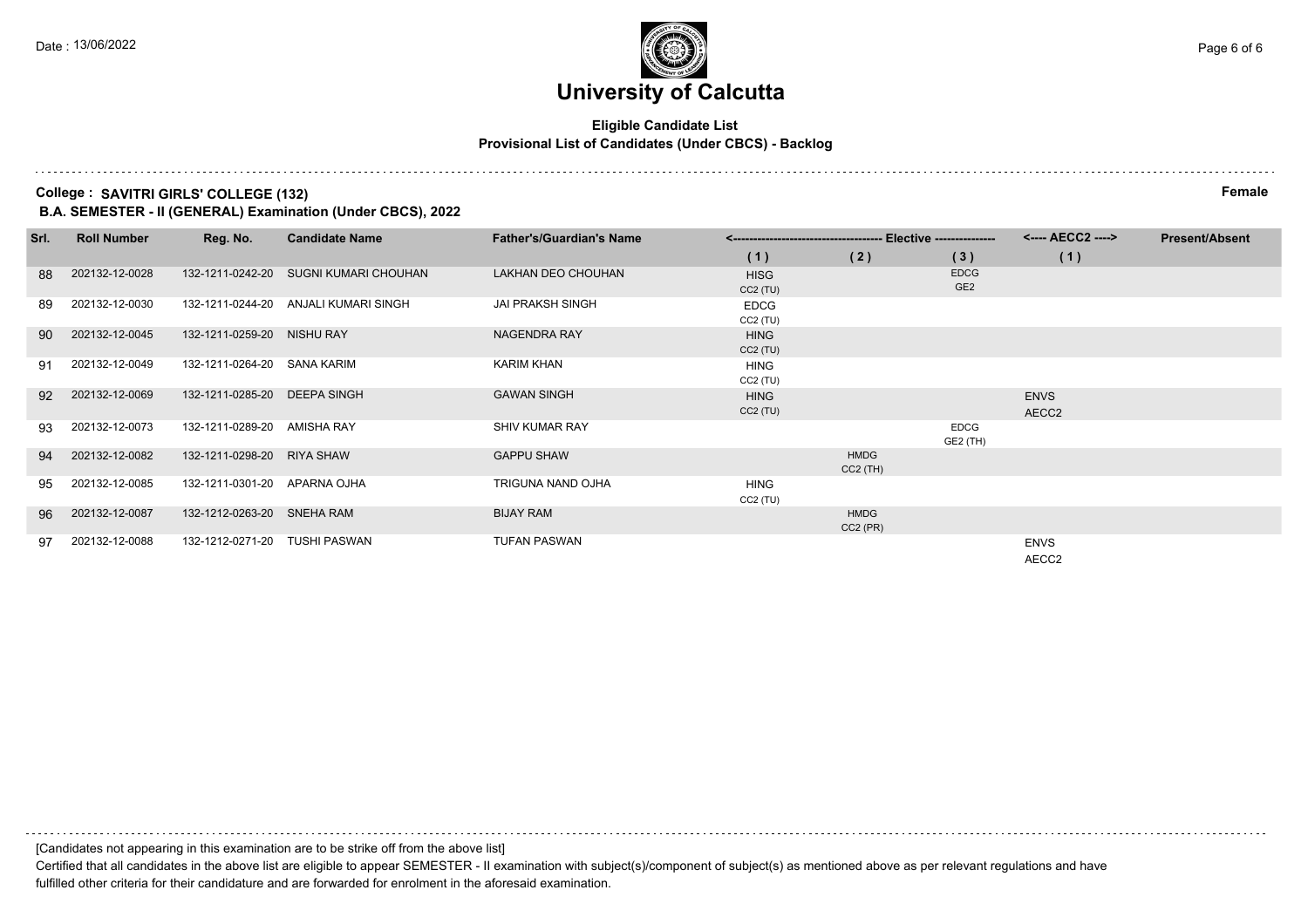### **Eligible Candidate List Provisional List of Candidates (Under CBCS) - Backlog**

#### **College : SAVITRI GIRLS' COLLEGE (132) Female**

**B.A. SEMESTER - II (HONOURS) Examination (Under CBCS), 2022**

| Srl.              | <b>Roll Number</b> | Reg. No.                      | <b>Candidate Name</b>                 | <b>Father's/Guardian's Name</b> |                                   |                         |                         |                           | <b>Present/Absent</b> |
|-------------------|--------------------|-------------------------------|---------------------------------------|---------------------------------|-----------------------------------|-------------------------|-------------------------|---------------------------|-----------------------|
|                   |                    |                               |                                       |                                 | (1)                               | (2)                     | (3)                     | (1)                       |                       |
|                   | 182132-11-0010     |                               | 132-1211-0377-18 NAMISHA JAISWAL      | NAGAR MAL JAISWAL               | <b>EDCA</b><br>CC3, CC4           | <b>HING</b><br>GE2 (TH) |                         |                           |                       |
| 2                 | 182132-11-0015     |                               | 132-1211-0384-18 KOMAL KUMARI SHAW    | <b>MUNNA SHAW</b>               | <b>EDCA</b><br>CC3 (TH), CC4 (TH) |                         |                         |                           |                       |
|                   | 182132-11-0030     |                               | 132-1211-0301-18 MANISHA KUMARI SHAW  | <b>SANTLAL SHAW</b>             | ENGA<br>CC3 (TH), CC4 (TH)        |                         | <b>HISG</b><br>GE2 (TH) |                           |                       |
|                   | 182132-11-0031     | 132-1211-0302-18 AAFREEN KHAN |                                       | <b>MD KHURSHID KHAN</b>         |                                   |                         |                         | <b>ENVS</b><br>AECC2 (PR) |                       |
| 5                 | 182132-11-0035     | 132-1211-0306-18 KAJAL SHUKLA |                                       | AWADHESH KUMAR SHUKLA           | <b>ENGA</b><br>CC3 (TH), CC4 (TH) |                         | PLSG<br>GE <sub>2</sub> |                           |                       |
| 6                 | 182132-11-0053     | 132-1211-0327-18 JYOTI HARI   |                                       | <b>SANKAR HARI</b>              | <b>HINA</b><br>CC3 (TH), CC4 (TH) |                         | <b>ENGG</b><br>GE2 (TH) | <b>ENVS</b><br>AECC2 (TH) |                       |
|                   | 182132-11-0054     |                               | 132-1211-0329-18 PRIYANKA GUPTA       | JIYA LAL SHAW                   | <b>HINA</b><br>CC3 (TH), CC4 (TH) |                         | <b>HISG</b><br>GE2 (TH) |                           |                       |
| 8                 | 182132-11-0055     | 132-1211-0331-18 RITI SINGH   |                                       | <b>JANARDHAN SINGH</b>          | <b>HINA</b><br>$CC4$ (TH)         |                         | <b>ENGG</b><br>GE2 (TH) | <b>ENVS</b><br>AECC2      |                       |
| 9                 | 182132-11-0064     | 132-1211-0342-18 RITU KUMARI  |                                       | <b>BISHAMBHAR GOALA</b>         | <b>HINA</b><br>$CC4$ (TH)         |                         | PLSG<br>GE2 (TH)        |                           |                       |
| 10 <sup>°</sup>   | 182132-11-0072     |                               | 132-1211-0351-18 NEESHA KUMARI PRASAD | <b>LAL BABU PRASAD</b>          | <b>HINA</b><br>$CC4$ (TH)         |                         |                         |                           |                       |
| 11                | 182132-11-0074     | 132-1211-0359-18 PRACHI ROY   |                                       | SHIWNATH ROY                    | <b>HINA</b><br>CC3 (TH), CC4 (TH) | <b>HISG</b><br>GE2 (TH) |                         | <b>ENVS</b><br>AECC2 (TH) |                       |
| $12 \overline{ }$ | 182132-11-0075     | 132-1211-0360-18 NEHA YADAV   |                                       | RANJENDAR YADAV                 | <b>HINA</b><br>$CC4$ (TH)         | <b>HISG</b><br>GE2 (TH) |                         | <b>ENVS</b><br>AECC2 (TH) |                       |
| 13                | 182132-11-0077     |                               | 132-1211-0362-18 KOMAL KUMARI GUPTA   | <b>BIRANJA GUPTA</b>            | <b>HINA</b><br>$CC4$ (TH)         |                         | PLSG<br>GE2 (TH)        |                           |                       |
| 14                | 182132-11-0082     | 132-1211-0370-18 ANJALI RAJAK |                                       | <b>BIRENDRA RAJAK</b>           | <b>HINA</b><br>CC3 (TH), CC4 (TH) |                         | <b>PLSG</b><br>GE2 (TH) | <b>ENVS</b><br>AECC2 (TH) |                       |
| 15                | 182132-11-0083     | 132-1211-0372-18 PUJA DAS     |                                       | RAJESH DAS                      | <b>HINA</b><br>$CC4$ (TH)         |                         | PLSG<br>GE2 (TH)        |                           |                       |
| 16                | 182132-11-0084     |                               | 132-1211-0376-18 PRIYANKA KUMARI      | <b>UPENDRA RAI</b>              |                                   | <b>HISG</b><br>GE2 (TH) |                         | <b>ENVS</b><br>AECC2 (TH) |                       |
| 17                | 182132-11-0086     | 132-1211-0382-18 TARA GUPTA   |                                       | SINGESHWAR GUPTA                | <b>HINA</b><br>$CC4$ (TH)         |                         | HISG<br>GE2 (TH)        |                           |                       |

[Candidates not appearing in this examination are to be strike off from the above list]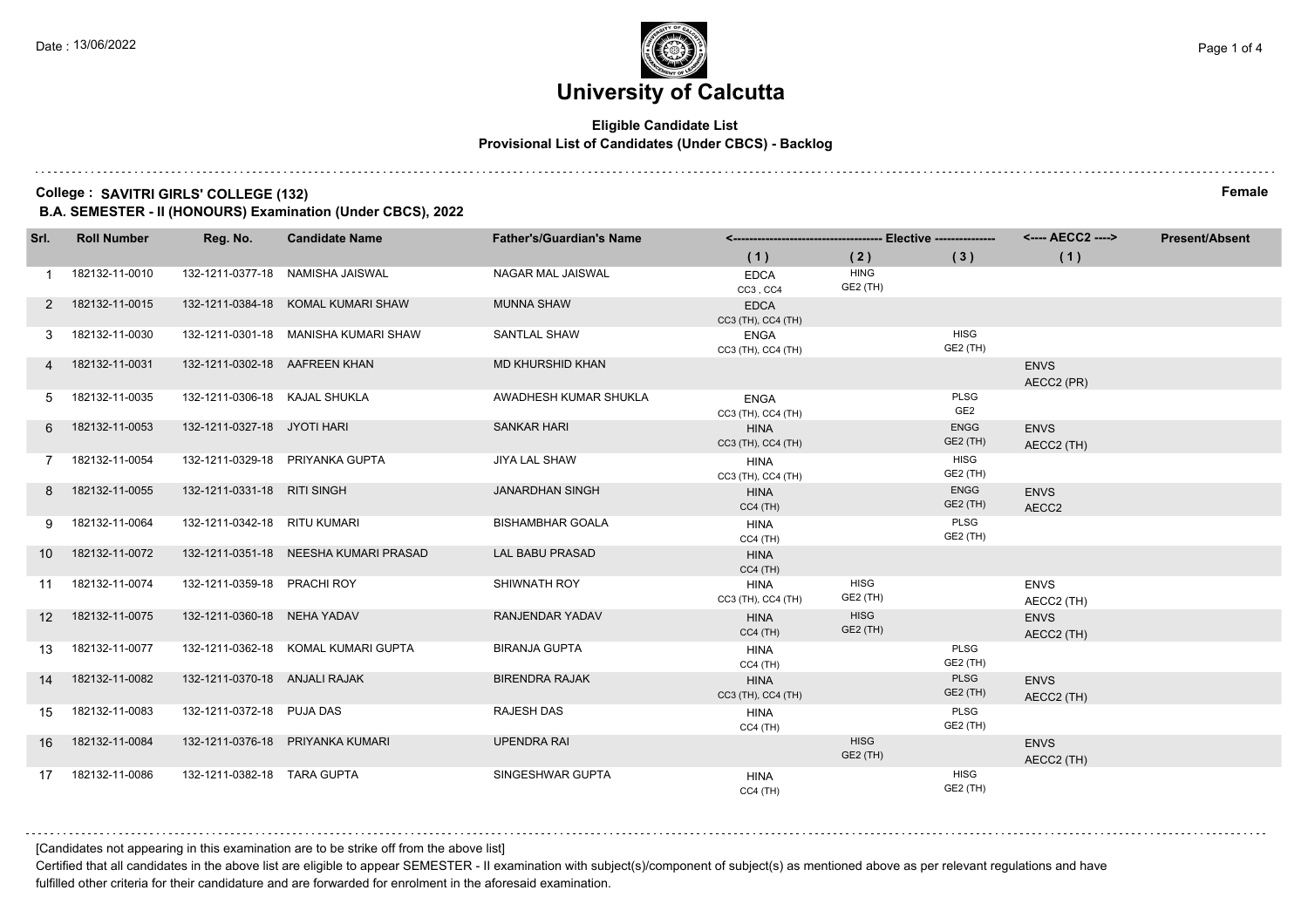### **Eligible Candidate List Provisional List of Candidates (Under CBCS) - Backlog**

#### **College : SAVITRI GIRLS' COLLEGE (132) Female**

**B.A. SEMESTER - II (HONOURS) Examination (Under CBCS), 2022**

| Srl.      | <b>Roll Number</b> | Reg. No.                        | <b>Candidate Name</b>                 | <b>Father's/Guardian's Name</b> |                                   |                                |                         | <---- AECC2 ---->         | <b>Present/Absent</b> |
|-----------|--------------------|---------------------------------|---------------------------------------|---------------------------------|-----------------------------------|--------------------------------|-------------------------|---------------------------|-----------------------|
|           |                    |                                 |                                       |                                 | (1)                               | (2)                            | (3)                     | (1)                       |                       |
| 18        | 182132-11-0090     |                                 | 132-1211-0388-18 KHUSBOO KUMARI YADAV | <b>SUDARSHAN YADAV</b>          | <b>HINA</b><br>$CC4$ (TH)         |                                | <b>HISG</b><br>GE2 (TH) | <b>ENVS</b><br>AECC2 (PR) |                       |
| 19        | 182132-11-0101     | 132-1211-0416-18 RAUNAK YADAV   |                                       | <b>SANJAY YADAV</b>             |                                   |                                | <b>HISG</b><br>GE2 (TH) |                           |                       |
| <b>20</b> | 182132-11-0105     | 132-1211-0421-18 RITU JHA       |                                       | ADITYA JHA                      | <b>HINA</b><br>CC3, CC4           | <b>HISG</b><br>GE2 (TH)        |                         | <b>ENVS</b><br>AECC2      |                       |
| 21        | 182132-11-0108     |                                 | 132-1211-0427-18 SUMAN KUMARI MAHATO  | PAWAN MAHATO                    | <b>HINA</b><br>CC4 (TH)           | <b>HISG</b><br>GE2 (TH)        |                         |                           |                       |
| 22        | 182132-11-0109     | 132-1211-0428-18 LAXMI KUMARI   |                                       | SHIW KUMAR PRASAD               | <b>HINA</b><br>$CC4$ (TH)         | <b>HISG</b><br>GE <sub>2</sub> |                         |                           |                       |
| 23        | 182132-11-0110     | 132-1211-0429-18 SAKSHI KUMARI  |                                       | ABHAY KUMAR PANDEY              | <b>HINA</b><br>$CC4$ (TH)         |                                | <b>PLSG</b><br>GE2 (TH) |                           |                       |
| 24        | 182132-11-0111     | 132-1211-0430-18 SUPRIYA TIWARI |                                       | <b>HARENDRA TIWARI</b>          | <b>HINA</b><br>$CC4$ (TH)         |                                | <b>PLSG</b><br>GE2 (TH) |                           |                       |
| 25        | 182132-11-0113     |                                 | 132-1211-0446-18 NIMA KUMARI PASWAN   | KRISHNA KUMAR PASWAN            | <b>HINA</b><br>$CC4$ (TH)         | <b>HISG</b><br>GE2 (TH)        |                         |                           |                       |
| 26        | 182132-11-0133     |                                 | 132-1211-0328-18 SUMITRA JAISWAL      | <b>GOBIND JAISWAL</b>           | <b>HISA</b><br>CC3 (TH), CC4 (TH) |                                |                         |                           |                       |
| 27        | 182132-11-0135     |                                 | 132-1211-0391-18 SHILPA MADHUKAR      | ASHOK KUMAR MADHUKAR            | <b>HISA</b><br>CC3 (TH), CC4 (TH) | <b>EDCG</b><br>GE <sub>2</sub> |                         | <b>ENVS</b><br>AECC2      |                       |
| 28        | 182132-11-0139     | 132-1211-0409-18 RUPA MANDAL    |                                       | <b>MADHAB MANDAL</b>            |                                   | <b>HING</b><br>GE2 (TU)        |                         | <b>ENVS</b><br>AECC2 (TH) |                       |
| 29        | 182132-11-0141     |                                 | 132-1211-0411-18 CHANCHALA SHAW       | <b>KARTIK SHAW</b>              | <b>HISA</b><br>CC3 (TH), CC4 (TH) |                                | PLSG<br>GE2 (TH)        | <b>ENVS</b><br>AECC2 (TH) |                       |
| 30        | 182132-11-0143     | 132-1211-0432-18 VERSHA SHAW    |                                       | <b>NARAYAN SHAW</b>             | <b>HISA</b><br>CC3 (TH), CC4 (TH) | <b>EDCG</b><br>GE <sub>2</sub> |                         | <b>ENVS</b><br>AECC2      |                       |
| 31        | 182132-11-0144     |                                 | 132-1211-0433-18 KHUSHBOO SHAW        | <b>DINESH SHAW</b>              | <b>HISA</b><br>CC3 (TH), CC4 (TH) | <b>EDCG</b><br>GE <sub>2</sub> |                         | <b>ENVS</b><br>AECC2      |                       |
| 32        | 182132-11-0145     | 132-1211-0434-18 RAKHI BHAGAT   |                                       | <b>RAM BAHADUR BHAGAT</b>       | <b>HISA</b><br>CC3 (TH), CC4 (TH) | ECOG<br>GE2 (TH)               |                         | <b>ENVS</b><br>AECC2      |                       |
| 33        | 192132-11-0006     |                                 | 132-1211-0010-19 APARNA CHOWDHARY     | SATYA NARAYAN CHOWDHARY         | <b>ENGA</b><br>CC3 (TH), CC4 (TH) |                                |                         | <b>ENVS</b><br>AECC2      |                       |
| 34        | 192132-11-0012     |                                 | 132-1211-0041-19 PRITI KUMARI THAKUR  | <b>SAROJ KUMAR THAKUR</b>       | <b>EDCG</b><br>GE <sub>2</sub>    |                                |                         |                           |                       |

[Candidates not appearing in this examination are to be strike off from the above list]

Certified that all candidates in the above list are eligible to appear SEMESTER - II examination with subject(s)/component of subject(s) as mentioned above as per relevant regulations and have fulfilled other criteria for their candidature and are forwarded for enrolment in the aforesaid examination.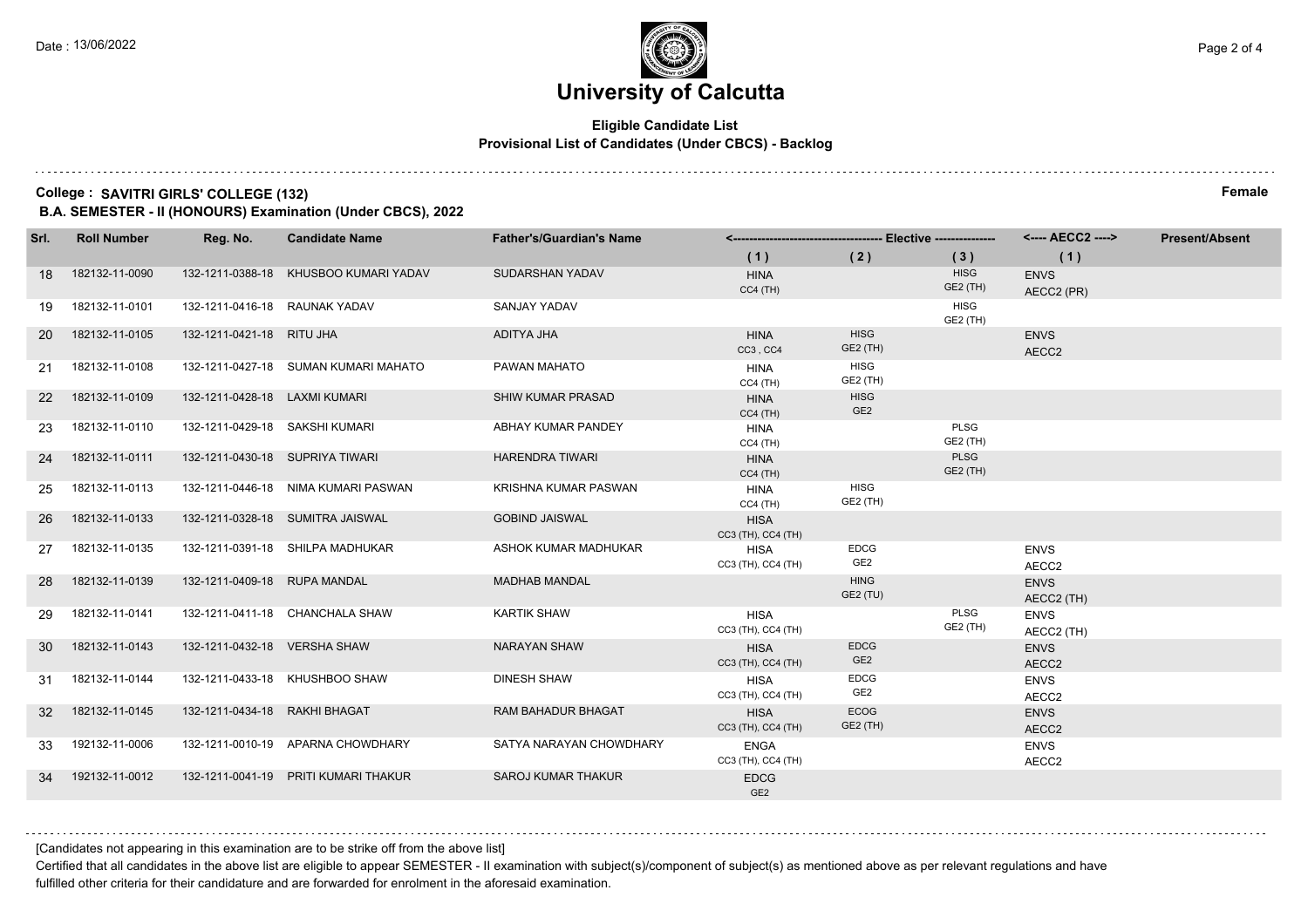### **Eligible Candidate List Provisional List of Candidates (Under CBCS) - Backlog**

#### **College : SAVITRI GIRLS' COLLEGE (132) Female**

**B.A. SEMESTER - II (HONOURS) Examination (Under CBCS), 2022**

| Srl. | <b>Roll Number</b> | Reg. No.                       | <b>Candidate Name</b>                | <b>Father's/Guardian's Name</b> |                                   |                                |                                | <---- AECC2 ---->         | <b>Present/Absent</b> |
|------|--------------------|--------------------------------|--------------------------------------|---------------------------------|-----------------------------------|--------------------------------|--------------------------------|---------------------------|-----------------------|
|      |                    |                                |                                      |                                 | (1)                               | (2)                            | (3)                            | (1)                       |                       |
| 35   | 192132-11-0022     |                                | 132-1211-0071-19 PUJA KUMARI RAI     | <b>SURESH RAI</b>               | <b>HMDG</b><br>GE2                |                                |                                | <b>ENVS</b><br>AECC2      |                       |
| 36   | 192132-11-0023     |                                | 132-1212-0008-19 SREETI SONKAR       | <b>TARAK SONKAR</b>             | <b>HING</b><br>GE <sub>2</sub>    |                                |                                |                           |                       |
| 37   | 192132-11-0042     | 132-1211-0028-19 RISHU MALLICK |                                      | <b>SURAJ MALLICK</b>            |                                   | <b>EDCG</b><br>GE2 (TU)        |                                |                           |                       |
| 38   | 192132-11-0052     | 132-1211-0044-19 JHUMA KUMARI  |                                      | SHIUNATH RAM                    | <b>HISG</b><br>GE2 (TH)           |                                |                                | <b>ENVS</b><br>AECC2      |                       |
| 39   | 192132-11-0058     |                                | 132-1211-0060-19 SHRUTI KESHARI      | DADAN PRASAD KESHARI            | <b>PLSG</b><br>GE <sub>2</sub>    |                                |                                |                           |                       |
| 40   | 192132-11-0073     |                                | 132-1211-0085-19 PUJA KUMARI SHARMA  | <b>SIKANDAR SHARMA</b>          | <b>HISG</b><br>GE2 (TH)           |                                |                                | <b>ENVS</b><br>AECC2 (TH) |                       |
| 41   | 192132-11-0093     | 132-1211-0092-19 NEHA KUNWAR   |                                      | <b>ASHOK KUNWAR</b>             | <b>HISA</b><br>CC3, CC4           |                                |                                |                           |                       |
| 42   | 192132-11-0094     |                                | 132-1211-0093-19 ANJALI KUMARI SINGH | <b>BASHISTHA NARAYAN SINGH</b>  | <b>HISA</b><br>CC3 (TH), CC4 (TH) |                                |                                | <b>ENVS</b><br>AECC2      |                       |
| 43   | 192132-11-0111     | 132-1211-0342-19               | POOJA JAISWAL                        | LATE ANAND JAISWAL              |                                   |                                | <b>PLSG</b><br>GE2 (TH)        |                           |                       |
| -44  | 192132-11-0112     | 132-1211-0343-19 NAINA RAJAK   |                                      | <b>MOTILAL RAJAK</b>            |                                   | <b>PLSG</b><br>GE <sub>2</sub> |                                |                           |                       |
| 45   | 192132-11-0113     |                                | 132-1211-0344-19 KHUSHBOO YADAV      | SUSHIL KUMAR YADAV              |                                   |                                | <b>PLSG</b><br>GE2 (TH)        |                           |                       |
| 46   | 192132-11-0116     | 132-1211-0347-19 MUSKAN SINGH  |                                      | <b>SUNIL KUMAR SINGH</b>        | <b>HISA</b><br>CC3 (TH), CC4 (TH) |                                | <b>EDCG</b><br>GE <sub>2</sub> | <b>ENVS</b><br>AECC2      |                       |
| 47   | 192132-11-0121     | 132-1211-0352-19 SONAM SINGH   |                                      | <b>MUNNA SINGH</b>              | <b>HISA</b><br>CC3 (TH), CC4 (TH) |                                | <b>HING</b><br>GE <sub>2</sub> | <b>ENVS</b><br>AECC2      |                       |
| -48  | 202132-11-0001     | 132-1211-0001-20 SWETA SUKLA   |                                      | <b>KAILASH SUKLA</b>            |                                   | <b>HING</b><br>GE2 (TU)        |                                | <b>ENVS</b><br>AECC2      |                       |
| 49   | 202132-11-0003     | 132-1211-0003-20 RAKHI SHAW    |                                      | <b>HARENDRA SHAW</b>            |                                   | <b>HING</b><br>GE2 (TU)        |                                | <b>ENVS</b><br>AECC2      |                       |
| 50   | 202132-11-0045     |                                | 132-1211-0047-20 KANCHAN RAJAK       | CHHOTE LAL RAJAK                | <b>HINA</b><br>CC3(TU)            |                                |                                |                           |                       |
| 51   | 202132-11-0055     |                                | 132-1211-0058-20 SANJANA THAKUR      | <b>RAJESH THAKUR</b>            | <b>HINA</b><br>CC4(TU)            |                                |                                |                           |                       |
| 52   | 202132-11-0076     |                                | 132-1211-0081-20 SUNDAN KUMARI DUBEY | <b>RABINDRA DUBEY</b>           | <b>HINA</b><br>CC4(TU)            |                                |                                |                           |                       |
|      |                    |                                |                                      |                                 |                                   |                                |                                |                           |                       |

[Candidates not appearing in this examination are to be strike off from the above list]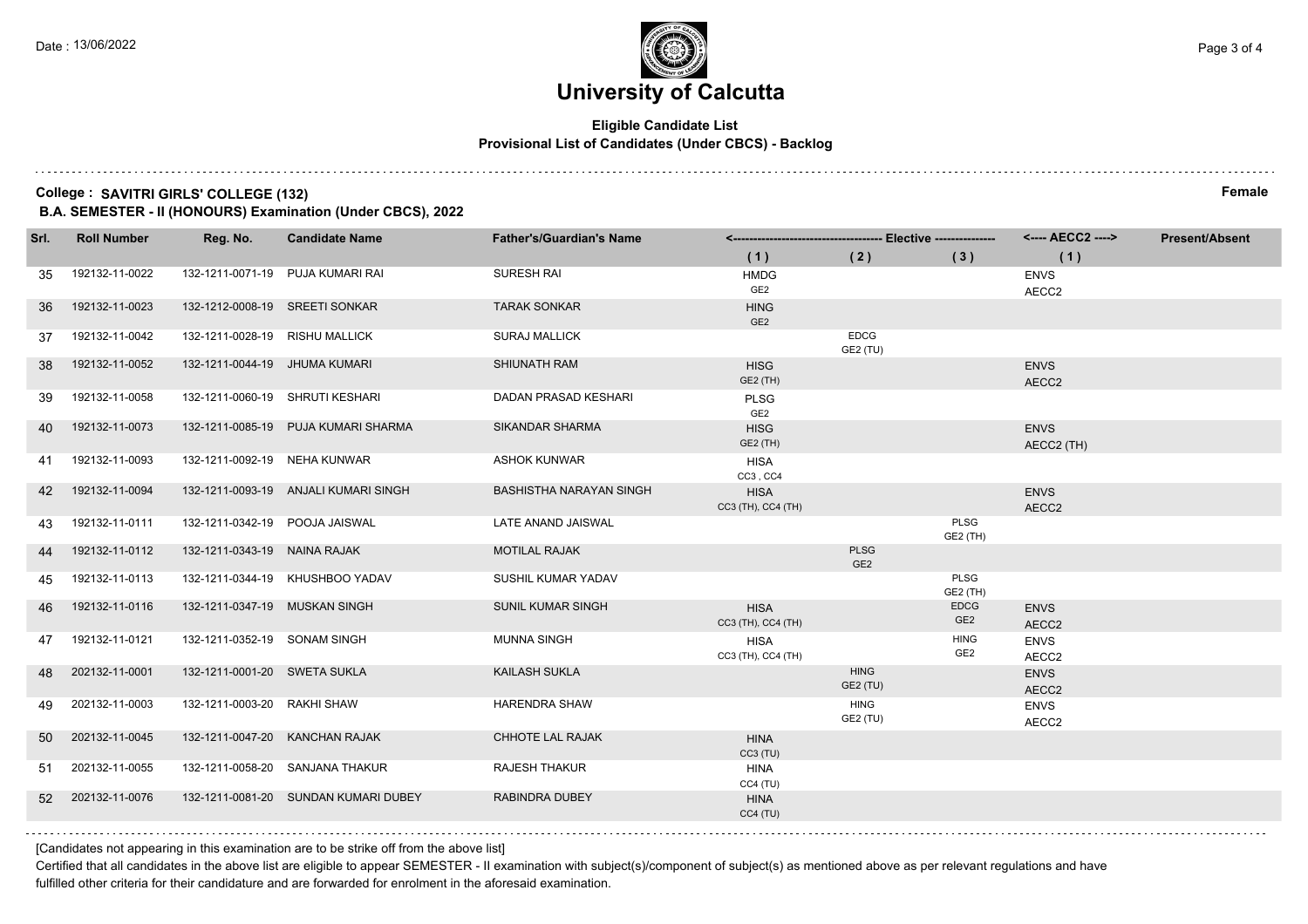### **Eligible Candidate List Provisional List of Candidates (Under CBCS) - Backlog**

**College : SAVITRI GIRLS' COLLEGE (132) Female**

**B.A. SEMESTER - II (HONOURS) Examination (Under CBCS), 2022**

| Srl. | <b>Roll Number</b> | Reg. No.                     | <b>Candidate Name</b> | <b>Father's/Guardian's Name</b> |             |             |     |     | <b>Present/Absent</b> |
|------|--------------------|------------------------------|-----------------------|---------------------------------|-------------|-------------|-----|-----|-----------------------|
|      |                    |                              |                       |                                 | (1)         | (2)         | (3) | (1) |                       |
| 53   | 202132-11-0090     | 132-1211-0095-20             | MONIKA UPADHYAYA      | ARUN UPADHYAY                   | <b>HINA</b> |             |     |     |                       |
|      |                    |                              |                       |                                 | $CC4$ (TU)  |             |     |     |                       |
| 54   | 202132-11-0098     | 132-1211-0103-20 ARTI KUMARI |                       | <b>FULENDRA PRASAD</b>          |             | <b>EDCG</b> |     |     |                       |
|      |                    |                              |                       |                                 |             | GE2 (TU)    |     |     |                       |
| 55   | 202132-11-0106     | 132-1214-0059-20             | KUMKUM SONAR          | MAHESH PRASAD SONAR             | <b>HINA</b> |             |     |     |                       |
|      |                    |                              |                       |                                 | CC4(TU)     |             |     |     |                       |

[Candidates not appearing in this examination are to be strike off from the above list] Certified that all candidates in the above list are eligible to appear SEMESTER - II examination with subject(s)/component of subject(s) as mentioned above as per relevant regulations and have fulfilled other criteria for their candidature and are forwarded for enrolment in the aforesaid examination.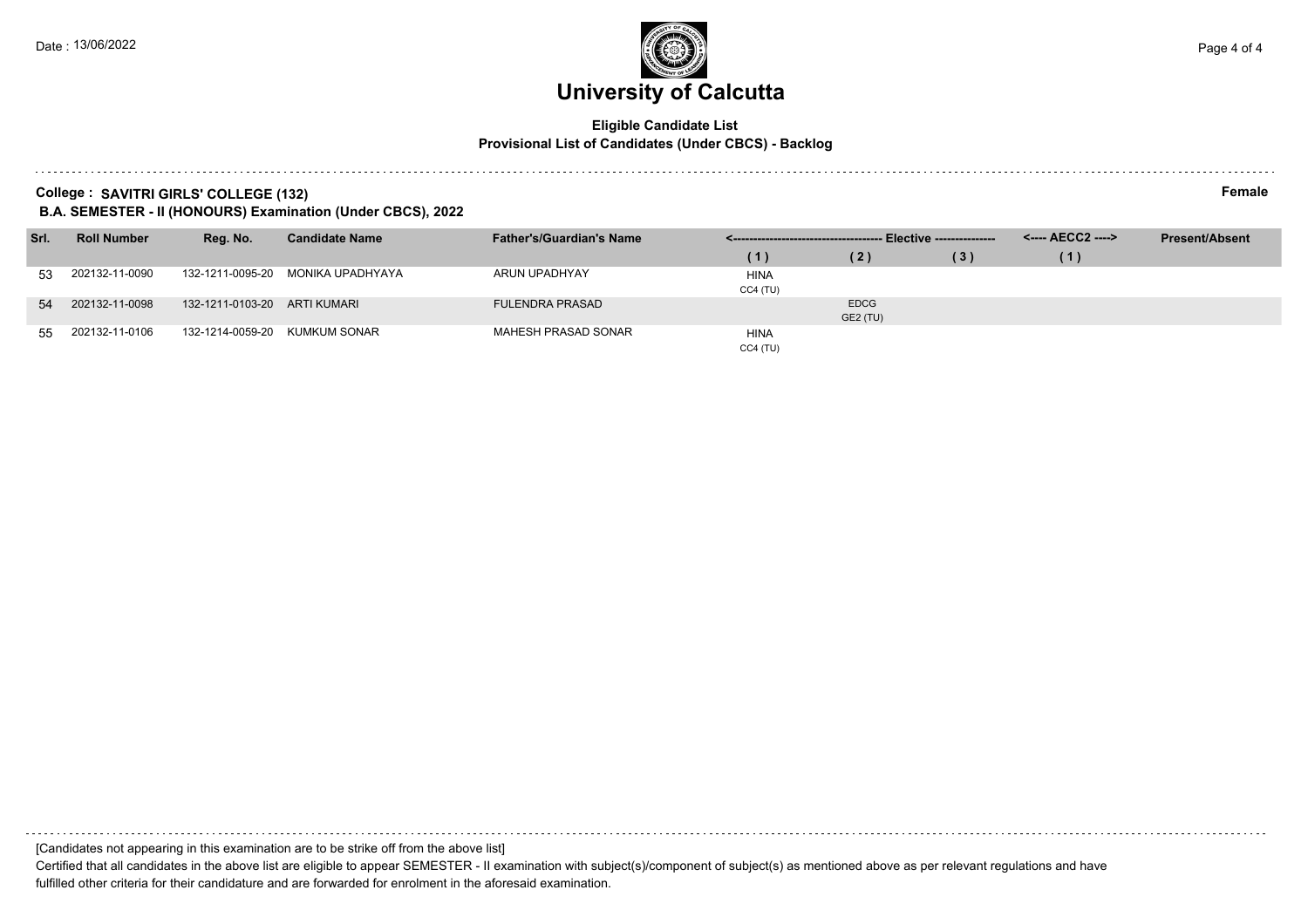### **Eligible Candidate List Provisional List of Candidates (Under CBCS) - Backlog**

**College : SAVITRI GIRLS' COLLEGE (132) Female**

**B.Sc. SEMESTER - II (GENERAL) Examination (Under CBCS), 2022**

| Srl. | <b>Roll Number</b> | Reg. No.                      | <b>Candidate Name</b> | <b>Father's/Guardian's Name</b> |                 |                 |     |             | <b>Present/Absent</b> |
|------|--------------------|-------------------------------|-----------------------|---------------------------------|-----------------|-----------------|-----|-------------|-----------------------|
|      |                    |                               |                       |                                 |                 |                 | (3) |             |                       |
|      | 193132-12-0002     | 132-1211-0283-19              | SNEHAL KUMARI PRASAD  | <b>CHHATHU PRASAD</b>           | <b>ECOG</b>     | <b>HING</b>     |     | <b>ENVS</b> |                       |
|      |                    |                               |                       |                                 | CC <sub>2</sub> | CC <sub>2</sub> |     | AECC2 (TH)  |                       |
|      | 193132-12-0005     | 132-1211-0387-19 ANJALI SINGH |                       | <b>DILIP SINGH</b>              |                 | <b>HMDG</b>     |     | <b>ENVS</b> |                       |
|      |                    |                               |                       |                                 |                 | CC <sub>2</sub> |     | AECC2 (TH)  |                       |

[Candidates not appearing in this examination are to be strike off from the above list]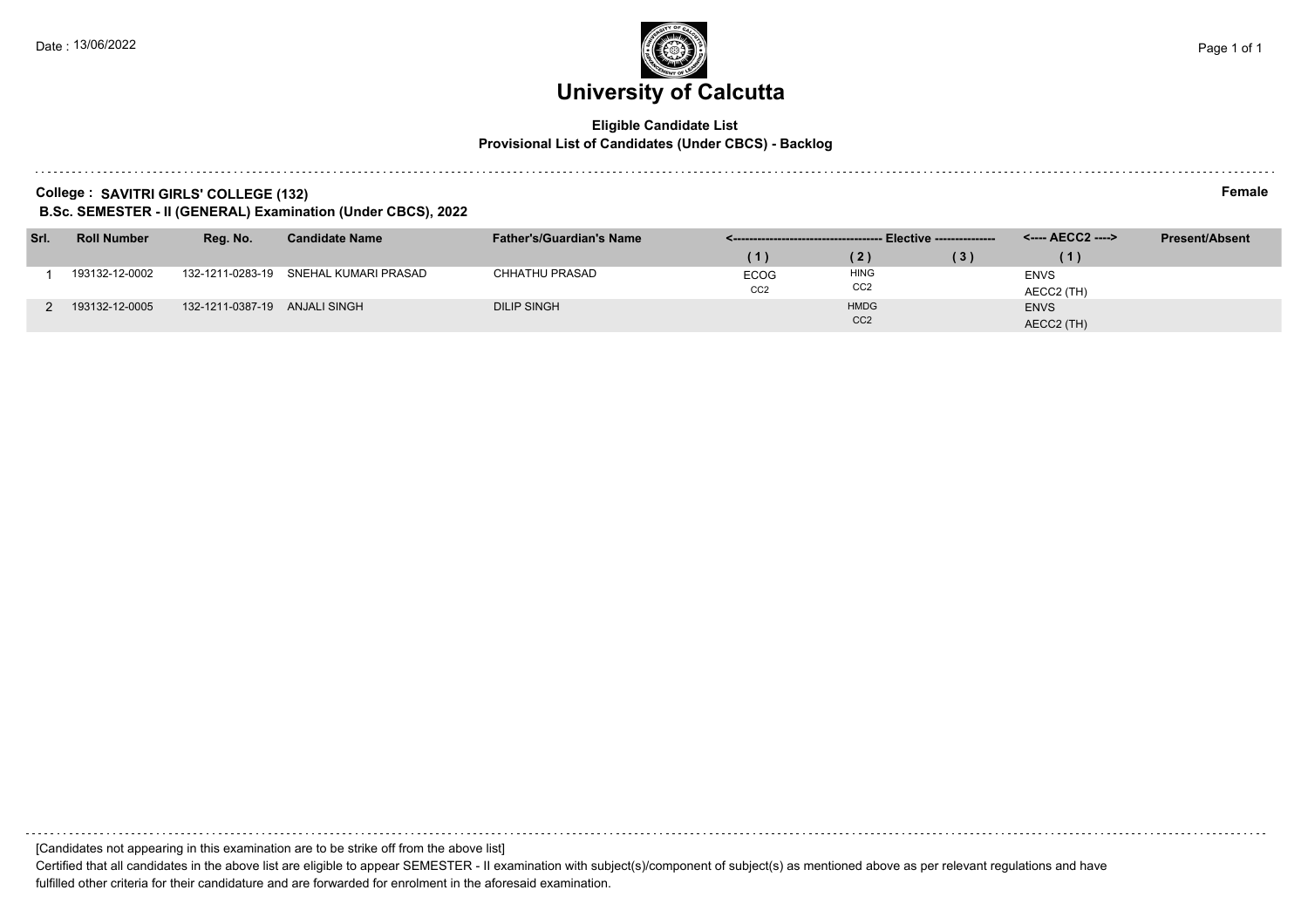### **Eligible Candidate List Provisional List of Candidates (Under CBCS) - Regular**

**College : SAVITRI GIRLS' COLLEGE (132) Female**

**B.A. SEMESTER - II (GENERAL) Examination (Under CBCS), 2022**

| Srl.              | <b>Roll Number</b> | Reg. No.                       | <b>Candidate Name</b>               | <b>Father's/Guardian's Name</b> |             |             |             | <-------------------- Elective -------------------> <---- AECC2 ----> | <b>Present/Absent</b> |
|-------------------|--------------------|--------------------------------|-------------------------------------|---------------------------------|-------------|-------------|-------------|-----------------------------------------------------------------------|-----------------------|
|                   |                    |                                |                                     |                                 | (1)         | (2)         | (3)         | (1)                                                                   |                       |
| $\mathbf{1}$      | 192132-12-0006     | 132-1211-0271-19               | RANI KUMARI                         | NANDKISHOR SHAW                 | <b>ENGG</b> | <b>HING</b> | <b>PLSG</b> | <b>ENVS</b>                                                           |                       |
| $2^{\circ}$       | 192132-12-0017     | 132-1211-0201-19 SAPNA TIWARI  |                                     | <b>SANJAY TIWARI</b>            | <b>HING</b> | <b>ENGG</b> | <b>EDCG</b> | <b>ENVS</b>                                                           |                       |
| 3                 | 192132-12-0041     | 132-1211-0227-19 KIRAN KUMARI  |                                     | <b>RAM NATH SHAW</b>            | <b>HING</b> | <b>EDCG</b> | <b>PLSG</b> | <b>ENVS</b>                                                           |                       |
| 4                 | 192132-12-0089     | 132-1211-0267-19 JOSPIN KUJUR  |                                     | <b>MAURISH KUJUR</b>            | <b>HMDG</b> | <b>HING</b> | <b>EDCG</b> | <b>ENVS</b>                                                           |                       |
| 5                 | 202132-12-0011     | 132-1211-0223-20 ANJALI SINGH  |                                     | <b>SANTOSH SINGH</b>            | <b>HING</b> | <b>EDCG</b> | <b>HISG</b> | <b>ENVS</b>                                                           |                       |
| 6                 | 202132-12-0019     | 132-1211-0232-20               | <b>PUJA SHAH</b>                    | <b>ARJUN SHAH</b>               | <b>HMDG</b> | <b>HING</b> | <b>PLSG</b> | <b>ENVS</b>                                                           |                       |
| $\overline{7}$    | 202132-12-0029     |                                | 132-1211-0243-20 KAJAL KUMARI SINGH | <b>GANESH SINGH</b>             | <b>HISG</b> | <b>HING</b> | <b>PLSG</b> | <b>ENVS</b>                                                           |                       |
| 8                 | 202132-12-0032     | 132-1211-0246-20 RIYA DAS      |                                     | <b>DILIP DAS</b>                | <b>HING</b> | <b>EDCG</b> | <b>HISG</b> | <b>ENVS</b>                                                           |                       |
| 9                 | 202132-12-0039     | 132-1211-0253-20 ANNI RAI      |                                     | <b>GANGA RAI</b>                | <b>HING</b> | <b>HMDG</b> | <b>EDCG</b> | <b>ENVS</b>                                                           |                       |
| 10 <sup>°</sup>   | 202132-12-0050     | 132-1211-0265-20 SWEETY KURMI  |                                     | SURAJ KURMI                     | <b>HING</b> | <b>EDCG</b> | <b>HISG</b> | <b>ENVS</b>                                                           |                       |
| 11                | 202132-12-0083     |                                | 132-1211-0299-20 KUMKUM KUMARI      | VICO RAI                        | <b>HING</b> | <b>ENGG</b> | <b>HISG</b> | <b>ENVS</b>                                                           |                       |
| $12 \overline{ }$ | 212132-12-0001     | 132-1211-0225-21 NANDANI SINGH |                                     | <b>RAJ KUMAR SINGH</b>          | <b>ENGG</b> | <b>HING</b> | <b>HISG</b> | <b>ENVS</b>                                                           |                       |
| 13                | 212132-12-0002     | 132-1211-0226-21               | SAMARPITA SHAW                      | <b>MANASH SHAW</b>              | <b>HMDG</b> | <b>PLSG</b> | <b>EDCG</b> | <b>ENVS</b>                                                           |                       |
| 14                | 212132-12-0003     | 132-1211-0228-21               | NIKITA SAHU                         | <b>DHIRAJ SAHU</b>              | <b>HING</b> | <b>HISG</b> | <b>EDCG</b> | <b>ENVS</b>                                                           |                       |
| 15                | 212132-12-0004     | 132-1211-0229-21               | RITU THAKUR                         | <b>MANOJ KUMAR THAKUR</b>       | <b>PLSG</b> | <b>HISG</b> | <b>EDCG</b> | <b>ENVS</b>                                                           |                       |
| 16                | 212132-12-0005     | 132-1211-0230-21 ANJALI KUMARI |                                     | PRAMOD KUMAR                    | <b>PLSG</b> | <b>HING</b> | <b>HISG</b> | <b>ENVS</b>                                                           |                       |
| 17                | 212132-12-0006     | 132-1211-0232-21               | RITIKA GUPTA                        | <b>RABI GUPTA</b>               | <b>HING</b> | <b>HISG</b> | <b>PLSG</b> | <b>ENVS</b>                                                           |                       |
| 18                | 212132-12-0007     | 132-1211-0233-21               | NEELAM NISHAD                       | SHIV PRASAD NISHAD              | <b>HING</b> | <b>HMDG</b> | <b>EDCG</b> | <b>ENVS</b>                                                           |                       |
| 19                | 212132-12-0008     |                                | 132-1211-0234-21 SANGITA KUMARI     | RAJU CHOWDHARY                  | <b>HING</b> | <b>HISG</b> | <b>EDCG</b> | <b>ENVS</b>                                                           |                       |
| 20                | 212132-12-0009     | 132-1211-0235-21 KAJAL GUPTA   |                                     | <b>SYAM BIHARI GUPTA</b>        | <b>HING</b> | <b>HISG</b> | <b>EDCG</b> | <b>ENVS</b>                                                           |                       |

[Candidates not appearing in this examination are to be strike off from the above list]

Certified that all candidates in the above list are eligible to appear SEMESTER - II examination as per relevant regulations and have fulfilled other criteria for their candidature and are forwarded for enrolment in the aforesaid examination.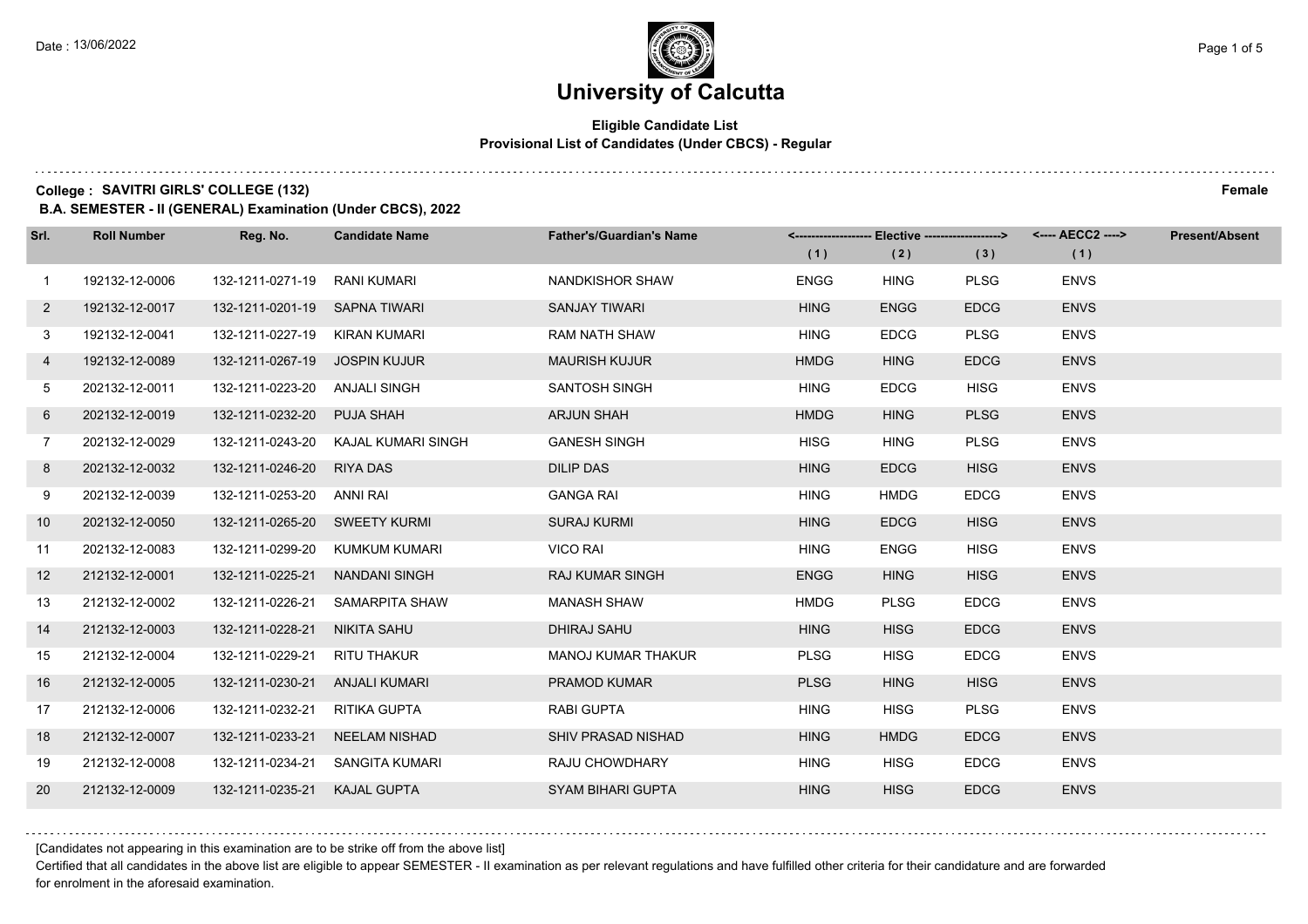### **Eligible Candidate List Provisional List of Candidates (Under CBCS) - Regular**

**College : SAVITRI GIRLS' COLLEGE (132) Female**

**B.A. SEMESTER - II (GENERAL) Examination (Under CBCS), 2022**

| Srl. | <b>Roll Number</b> | Reg. No.                      | <b>Candidate Name</b> | <b>Father's/Guardian's Name</b> |             | <-------------------- Elective ------------------> |             |             | <b>Present/Absent</b> |
|------|--------------------|-------------------------------|-----------------------|---------------------------------|-------------|----------------------------------------------------|-------------|-------------|-----------------------|
|      |                    |                               |                       |                                 | (1)         | (2)                                                | (3)         | (1)         |                       |
| 21   | 212132-12-0010     | 132-1211-0236-21              | <b>RASHMI SHAW</b>    | <b>BIJAY SHAW</b>               | <b>PLSG</b> | <b>ECOG</b>                                        | <b>HISG</b> | <b>ENVS</b> |                       |
| 22   | 212132-12-0011     | 132-1211-0237-21              | SOUMYA GUPTA          | UMA SHANKAR GUPTA               | <b>EDCG</b> | <b>HISG</b>                                        | <b>PLSG</b> | <b>ENVS</b> |                       |
| 23   | 212132-12-0012     | 132-1211-0238-21              | <b>KOMAL RAY</b>      | <b>SANTOSH RAY</b>              | <b>EDCG</b> | <b>HING</b>                                        | <b>HISG</b> | <b>ENVS</b> |                       |
| 24   | 212132-12-0013     | 132-1211-0239-21              | <b>RIYA MALI</b>      | RAJESH KUMAR MALI               | <b>HING</b> | <b>HISG</b>                                        | <b>PLSG</b> | <b>ENVS</b> |                       |
| 25   | 212132-12-0014     | 132-1211-0240-21              | LAXMI SINGH           | NARAYAN SINGH                   | <b>PLSG</b> | <b>HING</b>                                        | <b>HISG</b> | <b>ENVS</b> |                       |
| 26   | 212132-12-0015     | 132-1211-0241-21              | MEENA KAMAT           | CHANDRA SHEKHAR KAMAT           | <b>PLSG</b> | <b>HING</b>                                        | <b>HISG</b> | <b>ENVS</b> |                       |
| 27   | 212132-12-0016     | 132-1211-0242-21              | SADHANA SHARMA        | <b>MARKANDEY SHARMA</b>         | <b>HING</b> | <b>PLSG</b>                                        | <b>EDCG</b> | <b>ENVS</b> |                       |
| 28   | 212132-12-0017     | 132-1211-0243-21 ASMITA YADAV |                       | <b>MOHAN YADAV</b>              | <b>HING</b> | <b>PLSG</b>                                        | <b>EDCG</b> | <b>ENVS</b> |                       |
| 29   | 212132-12-0018     | 132-1211-0244-21              | ANJALI TIWARI         | <b>MITHILESH TIWARI</b>         | <b>HISG</b> | <b>EDCG</b>                                        | <b>PLSG</b> | <b>ENVS</b> |                       |
| 30   | 212132-12-0019     | 132-1211-0245-21              | MINU KUMARI SHAW      | SUBHAS PRASAD SHAW              | <b>HING</b> | <b>EDCG</b>                                        | <b>PLSG</b> | <b>ENVS</b> |                       |
| 31   | 212132-12-0020     | 132-1211-0246-21              | YADAV ANCHAL RAMAVADH | RAMAVADH YADAV                  | <b>HING</b> | ENGG                                               | <b>EDCG</b> | <b>ENVS</b> |                       |
| 32   | 212132-12-0021     | 132-1211-0247-21              | JYOTI KUMARI VARMA    | PRAMOD KUMAR VARMA              | <b>HING</b> | <b>PLSG</b>                                        | <b>HISG</b> | <b>ENVS</b> |                       |
| 33   | 212132-12-0022     | 132-1211-0248-21              | <b>PAYAL SINGH</b>    | <b>ARVIND SINGH</b>             | <b>ECOG</b> | <b>PLSG</b>                                        | <b>EDCG</b> | <b>ENVS</b> |                       |
| 34   | 212132-12-0023     | 132-1211-0249-21              | <b>SUMAN PANDEY</b>   | <b>BIBEKANAND PANDEY</b>        | <b>HING</b> | <b>HMDG</b>                                        | <b>PLSG</b> | <b>ENVS</b> |                       |
| 35   | 212132-12-0024     | 132-1211-0250-21              | NIKITA KUMARI SHAW    | <b>NARESH SHAW</b>              | <b>HING</b> | <b>HMDG</b>                                        | <b>PLSG</b> | <b>ENVS</b> |                       |
| 36   | 212132-12-0025     | 132-1211-0251-21              | KHUSHBOO SHAW         | <b>TIPU SHAW</b>                | <b>HING</b> | <b>HISG</b>                                        | <b>PLSG</b> | <b>ENVS</b> |                       |
| 37   | 212132-12-0026     | 132-1211-0252-21              | <b>NEHA SHAW</b>      | <b>NARESH SHAW</b>              | <b>HING</b> | <b>HMDG</b>                                        | <b>PLSG</b> | <b>ENVS</b> |                       |
| 38   | 212132-12-0027     | 132-1211-0253-21              | <b>BHUMIKA PANDEY</b> | <b>BRIJ KISHORE PANDEY</b>      | <b>HING</b> | <b>EDCG</b>                                        | <b>PLSG</b> | <b>ENVS</b> |                       |
| 39   | 212132-12-0028     | 132-1211-0254-21              | SAJDA RAHMAN          | HIFZAR RAHMAN                   | <b>HING</b> | <b>HISG</b>                                        | <b>EDCG</b> | <b>ENVS</b> |                       |
| 40   | 212132-12-0029     | 132-1211-0255-21 SWATI SINGH  |                       | AJAY KUMAR SINGH                | <b>HING</b> | <b>HMDG</b>                                        | <b>PHIG</b> | <b>ENVS</b> |                       |

[Candidates not appearing in this examination are to be strike off from the above list]

Certified that all candidates in the above list are eligible to appear SEMESTER - II examination as per relevant regulations and have fulfilled other criteria for their candidature and are forwarded for enrolment in the aforesaid examination.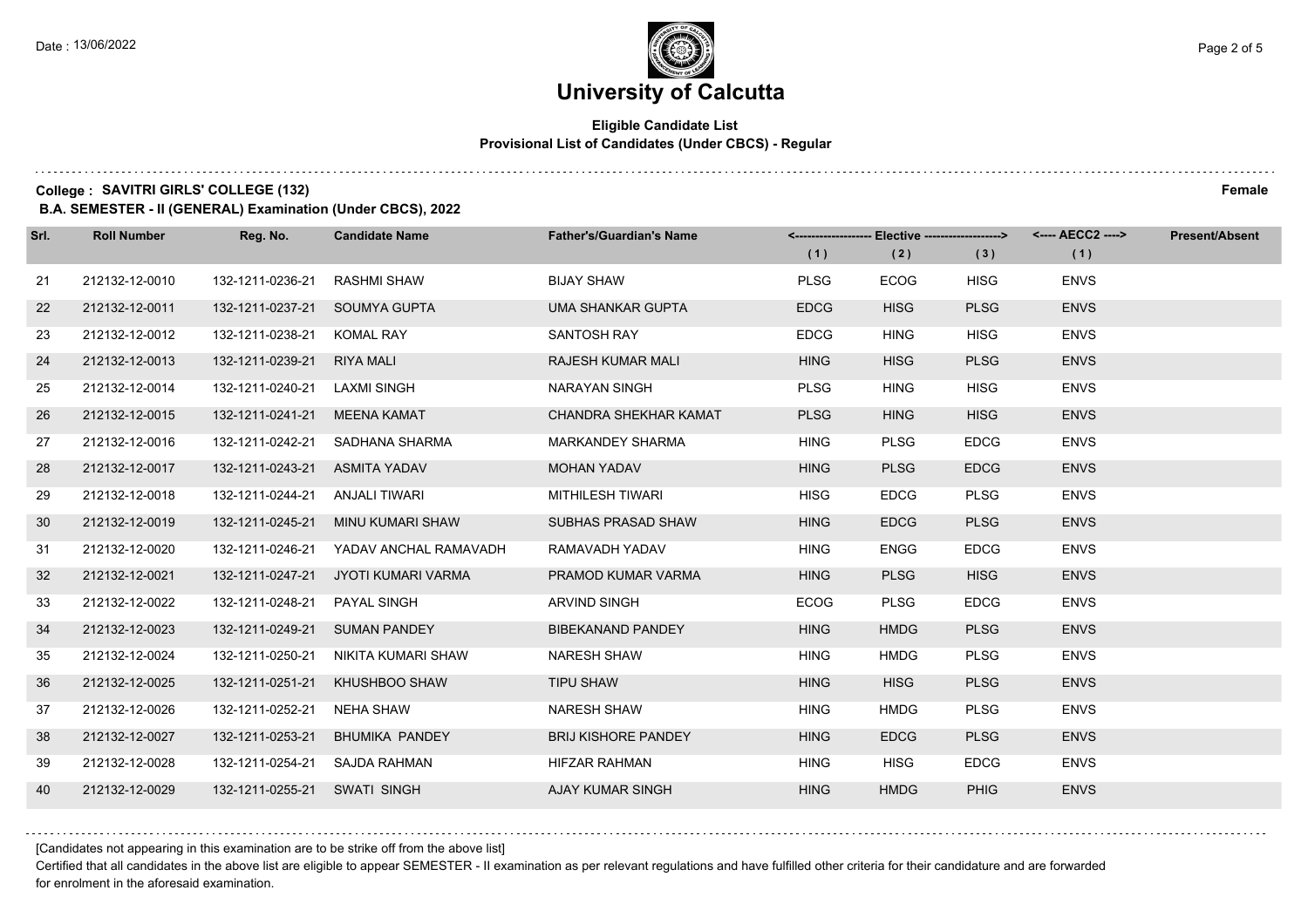### **Eligible Candidate List Provisional List of Candidates (Under CBCS) - Regular**

**College : SAVITRI GIRLS' COLLEGE (132) Female**

**B.A. SEMESTER - II (GENERAL) Examination (Under CBCS), 2022**

| Srl. | <b>Roll Number</b> | Reg. No.         | <b>Candidate Name</b>    | <b>Father's/Guardian's Name</b> |             | <-------------------- Elective ------------------> |             |             | <b>Present/Absent</b> |
|------|--------------------|------------------|--------------------------|---------------------------------|-------------|----------------------------------------------------|-------------|-------------|-----------------------|
|      |                    |                  |                          |                                 | (1)         | (2)                                                | (3)         | (1)         |                       |
| 41   | 212132-12-0030     | 132-1211-0256-21 | PRITY MAHATO             | <b>BINOD MAHATO</b>             | <b>HMDG</b> | <b>HING</b>                                        | <b>EDCG</b> | <b>ENVS</b> |                       |
| 42   | 212132-12-0031     | 132-1211-0257-21 | <b>RANI KUMARI ROUTH</b> | <b>BEHARI ROUTH</b>             | <b>EDCG</b> | <b>HISG</b>                                        | <b>PLSG</b> | <b>ENVS</b> |                       |
| 43   | 212132-12-0032     | 132-1211-0258-21 | KIRTI KUMARI YADAV       | RAM LAKHAN YADAV                | <b>HING</b> | <b>HISG</b>                                        | <b>PLSG</b> | <b>ENVS</b> |                       |
| 44   | 212132-12-0033     | 132-1211-0259-21 | DOLLY KUMARI CHOWDHURY   | MUNI LAL CHOWDHURY              | <b>HING</b> | <b>HISG</b>                                        | <b>EDCG</b> | <b>ENVS</b> |                       |
| 45   | 212132-12-0034     | 132-1211-0260-21 | SITAL KUMARI SINGH       | SANTOSH SINGH                   | <b>HISG</b> | <b>ENGG</b>                                        | <b>EDCG</b> | <b>ENVS</b> |                       |
| 46   | 212132-12-0035     | 132-1211-0261-21 | NEHA KHARWAR             | <b>DEEPAK KHARWAR</b>           | <b>HING</b> | <b>ENGG</b>                                        | <b>EDCG</b> | <b>ENVS</b> |                       |
| 47   | 212132-12-0036     | 132-1211-0262-21 | RANI KUMARI RAM          | PARAMESHWAR RAM                 | <b>HING</b> | <b>HISG</b>                                        | <b>EDCG</b> | <b>ENVS</b> |                       |
| 48   | 212132-12-0037     | 132-1211-0263-21 | DIVYA KUMARI             | <b>DINESH RAM</b>               | <b>EDCG</b> | <b>HISG</b>                                        | <b>PLSG</b> | <b>ENVS</b> |                       |
| 49   | 212132-12-0038     | 132-1211-0264-21 | <b>MAHEK BAGLA</b>       | ANIL KUMAR BAGLA                | <b>ENGG</b> | <b>HING</b>                                        | <b>ECOG</b> | <b>ENVS</b> |                       |
| 50   | 212132-12-0039     | 132-1211-0265-21 | <b>AHANA MAITY</b>       | <b>MUKUNDA MAITY</b>            | <b>BNGG</b> | <b>HISG</b>                                        | <b>PHIG</b> | <b>ENVS</b> |                       |
| 51   | 212132-12-0040     | 132-1211-0266-21 | KHUSI PANDEY             | <b>JAI PRAKASH PANDEY</b>       | <b>HING</b> | <b>HISG</b>                                        | <b>PLSG</b> | <b>ENVS</b> |                       |
| 52   | 212132-12-0041     | 132-1211-0267-21 | <b>HEMA MUKHIYA</b>      | RAMJEE MUKHIYA                  | <b>HING</b> | <b>PLSG</b>                                        | <b>EDCG</b> | <b>ENVS</b> |                       |
| 53   | 212132-12-0042     | 132-1211-0268-21 | NEHA SINGH               | <b>SHASHIKANT SINGH</b>         | <b>HING</b> | <b>HMDG</b>                                        | <b>PLSG</b> | <b>ENVS</b> |                       |
| 54   | 212132-12-0043     | 132-1211-0269-21 | ANSHU KUMARI             | <b>RAM BRIKSH RAM</b>           | <b>HING</b> | <b>HMDG</b>                                        | <b>EDCG</b> | <b>ENVS</b> |                       |
| 55   | 212132-12-0044     | 132-1211-0270-21 | <b>BANDANA KUMARI</b>    | <b>KANTA PRASAD</b>             | <b>HING</b> | <b>HMDG</b>                                        | <b>EDCG</b> | <b>ENVS</b> |                       |
| 56   | 212132-12-0045     | 132-1211-0271-21 | <b>PAYAL KUMARI</b>      | <b>RANJIT SINGH</b>             | <b>EDCG</b> | <b>HISG</b>                                        | <b>PLSG</b> | <b>ENVS</b> |                       |
| 57   | 212132-12-0046     | 132-1211-0272-21 | NIHARIKA THAKUR          | DHANAJAY THAKUR                 | <b>HMDG</b> | <b>HING</b>                                        | <b>EDCG</b> | <b>ENVS</b> |                       |
| 58   | 212132-12-0047     | 132-1211-0273-21 | <b>CHANDANI SHAW</b>     | <b>BARUN SHAW</b>               | <b>HING</b> | <b>EDCG</b>                                        | <b>PLSG</b> | <b>ENVS</b> |                       |
| 59   | 212132-12-0048     | 132-1211-0274-21 | ARATI SETH               | DILIP KUMAR SETH                | <b>EDCG</b> | <b>HING</b>                                        | <b>PLSG</b> | <b>ENVS</b> |                       |
| 60   | 212132-12-0049     | 132-1211-0275-21 | <b>NEKHAT PARVEEN</b>    | <b>NOOR NABI</b>                | <b>HING</b> | <b>HISG</b>                                        | <b>PLSG</b> | <b>ENVS</b> |                       |

[Candidates not appearing in this examination are to be strike off from the above list]

Certified that all candidates in the above list are eligible to appear SEMESTER - II examination as per relevant regulations and have fulfilled other criteria for their candidature and are forwarded for enrolment in the aforesaid examination.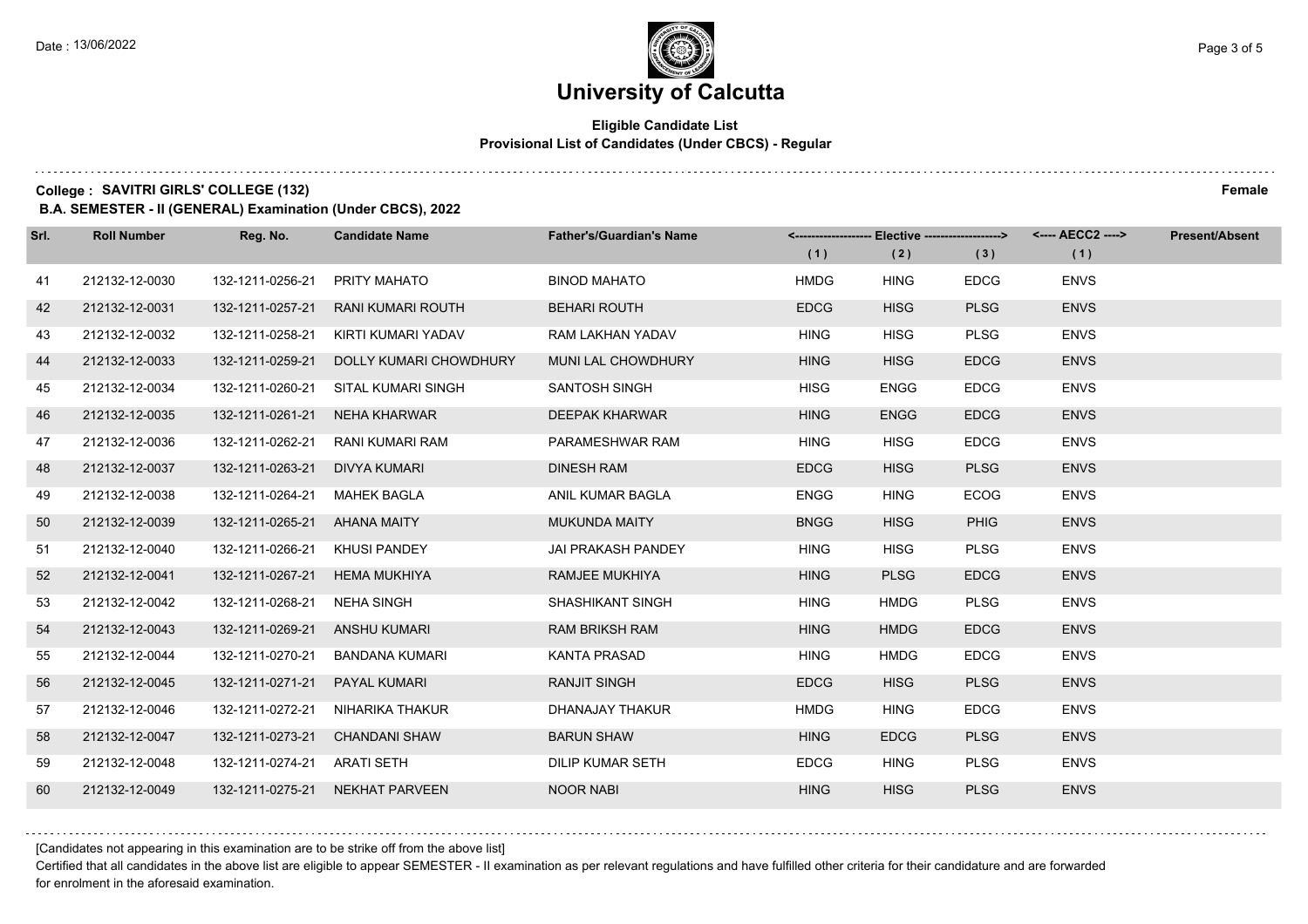### **Eligible Candidate List Provisional List of Candidates (Under CBCS) - Regular**

**College : SAVITRI GIRLS' COLLEGE (132) Female**

**B.A. SEMESTER - II (GENERAL) Examination (Under CBCS), 2022**

| Srl. | <b>Roll Number</b> | Reg. No.         | <b>Candidate Name</b>                | <b>Father's/Guardian's Name</b> |             | <-------------------- Elective ------------------> |             |             | <b>Present/Absent</b> |
|------|--------------------|------------------|--------------------------------------|---------------------------------|-------------|----------------------------------------------------|-------------|-------------|-----------------------|
|      |                    |                  |                                      |                                 | (1)         | (2)                                                | (3)         | (1)         |                       |
| 61   | 212132-12-0050     | 132-1211-0276-21 | ARADHANA JHA                         | ANAND JHA                       | <b>HING</b> | <b>HISG</b>                                        | <b>PLSG</b> | <b>ENVS</b> |                       |
| 62   | 212132-12-0051     | 132-1211-0277-21 | ANITA KUMARI YADAV                   | MOHAN YADAV                     | <b>HING</b> | <b>PLSG</b>                                        | <b>EDCG</b> | <b>ENVS</b> |                       |
| 63   | 212132-12-0052     | 132-1211-0278-21 | <b>BOBBY SINGH</b>                   | <b>MANOJ SINGH</b>              | <b>HING</b> | <b>EDCG</b>                                        | <b>HISG</b> | <b>ENVS</b> |                       |
| 64   | 212132-12-0053     | 132-1211-0279-21 | NEHA AGARWAL                         | <b>DIPAK AGARWAL</b>            | <b>HING</b> | <b>HMDG</b>                                        | <b>EDCG</b> | <b>ENVS</b> |                       |
| 65   | 212132-12-0054     | 132-1211-0280-21 | <b>SUBHANGI GAUR</b>                 | <b>NAVEEN GAUR</b>              | <b>ENGG</b> | <b>EDCG</b>                                        | <b>HMDG</b> | <b>ENVS</b> |                       |
| 66   | 212132-12-0055     | 132-1211-0281-21 | PRATIMA GUPTA                        | RADHE SHYAM GUPTA               | <b>HING</b> | <b>HISG</b>                                        | <b>PLSG</b> | <b>ENVS</b> |                       |
| 67   | 212132-12-0056     | 132-1211-0282-21 | SWETA LAL                            | <b>RAVI SHANKAR LAL</b>         | <b>PLSG</b> | <b>HING</b>                                        | <b>HISG</b> | <b>ENVS</b> |                       |
| 68   | 212132-12-0057     | 132-1211-0283-21 | <b>RIYA SHAW</b>                     | <b>RAKESH KUMAR SHAW</b>        | <b>HING</b> | <b>HISG</b>                                        | <b>PLSG</b> | <b>ENVS</b> |                       |
| 69   | 212132-12-0058     | 132-1211-0284-21 | MRIDULA KUMARI                       | RADHE SHYAM                     | <b>HING</b> | <b>HMDG</b>                                        | <b>EDCG</b> | <b>ENVS</b> |                       |
| 70   | 212132-12-0059     | 132-1211-0285-21 | <b>PRITI SINGH</b>                   | KANHAIYA LAL SINGH              | <b>HING</b> | <b>HISG</b>                                        | <b>EDCG</b> | <b>ENVS</b> |                       |
| 71   | 212132-12-0060     | 132-1211-0286-21 | ANJALI DAS                           | <b>BALESHWAR DAS</b>            | <b>HING</b> | <b>HMDG</b>                                        | <b>PLSG</b> | <b>ENVS</b> |                       |
| 72   | 212132-12-0061     | 132-1211-0287-21 | NAAZNIN PARVEEN                      | ZAHUR ALAM                      | <b>HING</b> | <b>HISG</b>                                        | <b>PLSG</b> | <b>ENVS</b> |                       |
| 73   | 212132-12-0062     | 132-1211-0288-21 | PAYAL KUMARI SHAW                    | SHIB RAM SHAW                   | <b>EDCG</b> | <b>ENGG</b>                                        | <b>HISG</b> | <b>ENVS</b> |                       |
| 74   | 212132-12-0063     | 132-1211-0289-21 | <b>GURIA KUMARI</b>                  | <b>RAMAJI SHAW</b>              | <b>ENGG</b> | <b>HING</b>                                        | <b>EDCG</b> | <b>ENVS</b> |                       |
| 75   | 212132-12-0064     | 132-1211-0290-21 | ANJALI MAHATO                        | LATE OM PRAKASH MAHATO          | <b>HING</b> | <b>HISG</b>                                        | <b>EDCG</b> | <b>ENVS</b> |                       |
| 76   | 212132-12-0065     |                  | 132-1211-0291-21 ARADHANA MALLICK    | <b>GOPAL MALLICK</b>            | <b>HING</b> | <b>EDCG</b>                                        | <b>PLSG</b> | <b>ENVS</b> |                       |
| 77   | 212132-12-0066     | 132-1211-0292-21 | SANJANA CHOWRASIA                    | RAM NARAYAN CHOWRASIA           | <b>ENGG</b> | <b>HISG</b>                                        | <b>ECOG</b> | <b>ENVS</b> |                       |
| 78   | 212132-12-0067     | 132-1211-0293-21 | NIDHI SHAW                           | <b>BADRI PRASAD SHAW</b>        | <b>HING</b> | <b>HISG</b>                                        | <b>EDCG</b> | <b>ENVS</b> |                       |
| 79   | 212132-12-0068     | 132-1211-0294-21 | MANTASA PARVEEN                      | MD.HAMZA                        | <b>HING</b> | <b>HISG</b>                                        | <b>EDCG</b> | <b>ENVS</b> |                       |
| 80   | 212132-12-0069     |                  | 132-1211-0295-21 NISHA KUMARI MAHATO | <b>TARKESHWAR MAHATO</b>        | <b>HING</b> | <b>EDCG</b>                                        | <b>PHIG</b> | <b>ENVS</b> |                       |

[Candidates not appearing in this examination are to be strike off from the above list]

Certified that all candidates in the above list are eligible to appear SEMESTER - II examination as per relevant regulations and have fulfilled other criteria for their candidature and are forwarded for enrolment in the aforesaid examination.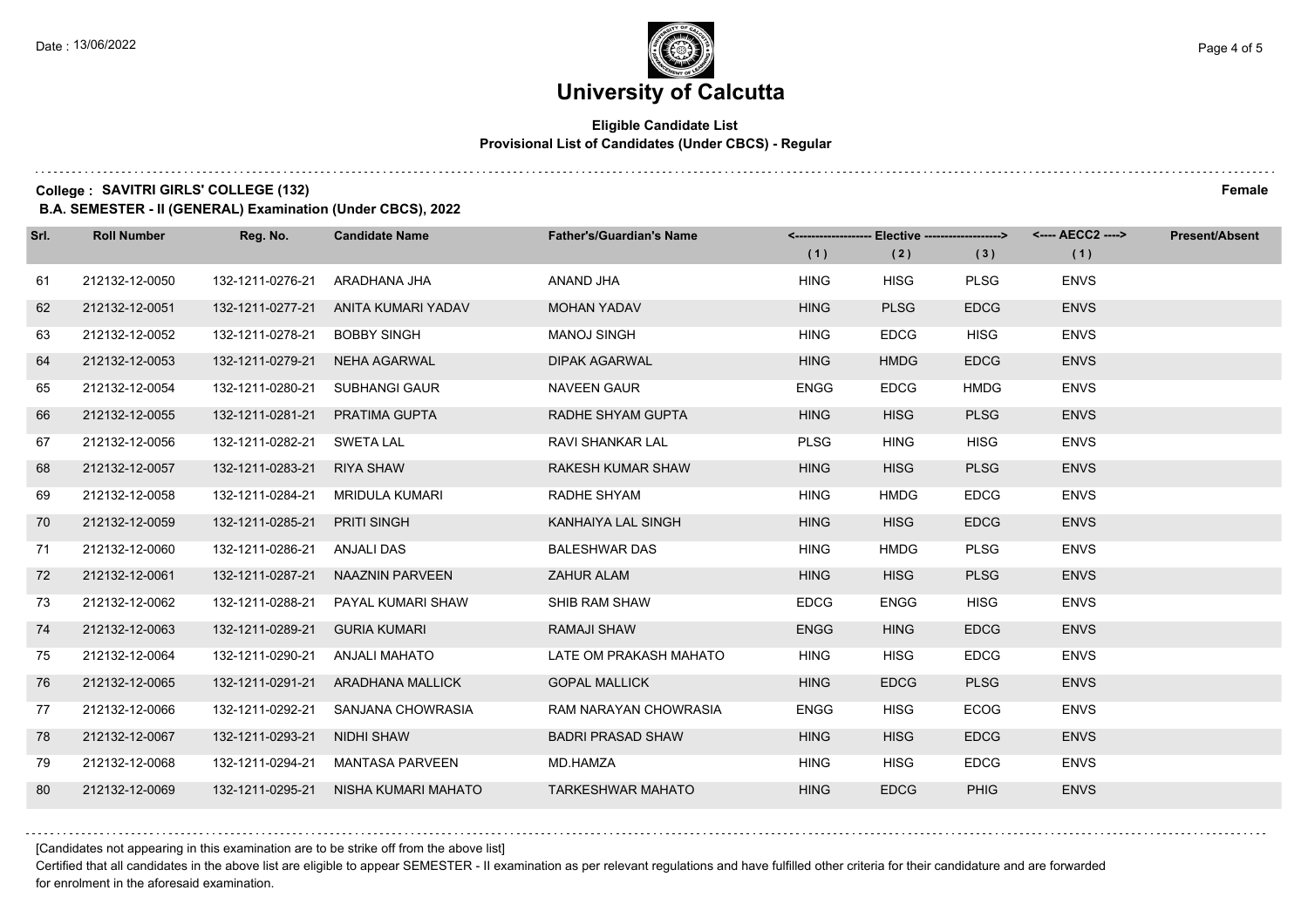### **Eligible Candidate List Provisional List of Candidates (Under CBCS) - Regular**

**College : SAVITRI GIRLS' COLLEGE (132) Female**

**B.A. SEMESTER - II (GENERAL) Examination (Under CBCS), 2022**

| Srl. | <b>Roll Number</b> | Reg. No.         | <b>Candidate Name</b>    | <b>Father's/Guardian's Name</b> | <-------------------- Elective ------------------> |             |             | <---- AECC2 ----> | <b>Present/Absent</b> |
|------|--------------------|------------------|--------------------------|---------------------------------|----------------------------------------------------|-------------|-------------|-------------------|-----------------------|
|      |                    |                  |                          |                                 | (1)                                                | (2)         | (3)         | (1)               |                       |
| 81   | 212132-12-0070     | 132-1211-0296-21 | ANJITA TIWARY            | LATE DINANATH TIWARY            | ENGG                                               | <b>EDCG</b> | <b>PLSG</b> | <b>ENVS</b>       |                       |
| 82   | 212132-12-0071     | 132-1211-0297-21 | RAHNUMA PARVEEN          | <b>MD ISMAIL</b>                | <b>HISG</b>                                        | <b>EDCG</b> | <b>PLSG</b> | <b>ENVS</b>       |                       |
| 83   | 212132-12-0072     | 132-1211-0298-21 | <b>PUJA SHAW</b>         | RATAN LAL SHAW                  | <b>HING</b>                                        | <b>ENGG</b> | <b>EDCG</b> | <b>ENVS</b>       |                       |
| 84   | 212132-12-0073     | 132-1211-0299-21 | <b>SNEHA PRASAD</b>      | <b>BINOD PRASAD</b>             | <b>PLSG</b>                                        | <b>HMDG</b> | <b>EDCG</b> | <b>ENVS</b>       |                       |
| 85   | 212132-12-0074     | 132-1211-0300-21 | Manisha Poddar           | Mahesh Poddar                   | <b>HISG</b>                                        | <b>PLSG</b> | <b>ECOG</b> | <b>ENVS</b>       |                       |
| 86   | 212132-12-0075     | 132-1211-0301-21 | <b>Anchal Prasad</b>     | Jitendra Kumar Prasad           | <b>HMDG</b>                                        | <b>EDCG</b> | <b>PLSG</b> | <b>ENVS</b>       |                       |
| 87   | 212132-12-0076     | 132-1212-0224-21 | ANAMIKA KHATICK          | CHHOTAN KHATICK                 | <b>PHIG</b>                                        | <b>PLSG</b> | <b>EDCG</b> | <b>ENVS</b>       |                       |
| 88   | 212132-12-0077     | 132-1212-0227-21 | <b>TANNU RAJAK</b>       | <b>SUDARSHAN RAJAK</b>          | <b>HING</b>                                        | <b>EDCG</b> | <b>PLSG</b> | <b>ENVS</b>       |                       |
| 89   | 212132-12-0078     | 132-1212-0231-21 | NEHA RAJAK               | <b>SUBHAS RAJAK</b>             | <b>HISG</b>                                        | <b>HING</b> | <b>PLSG</b> | <b>ENVS</b>       |                       |
| 90   | 212132-12-0079     | 132-1211-0369-21 | <b>ROHINI SRIWASTAWA</b> | <b>DURGA SRIWASTAWA</b>         | <b>PHIG</b>                                        | <b>HISG</b> | <b>PLSG</b> | <b>ENVS</b>       |                       |
| 91   | 212132-12-0080     | 132-1211-0372-21 | <b>SWEETI SINGH</b>      | <b>PAPPU KUMAR</b>              | <b>PLSG</b>                                        | <b>ECOG</b> | <b>HISG</b> | <b>ENVS</b>       |                       |

[Candidates not appearing in this examination are to be strike off from the above list]

Certified that all candidates in the above list are eligible to appear SEMESTER - II examination as per relevant regulations and have fulfilled other criteria for their candidature and are forwarded for enrolment in the aforesaid examination.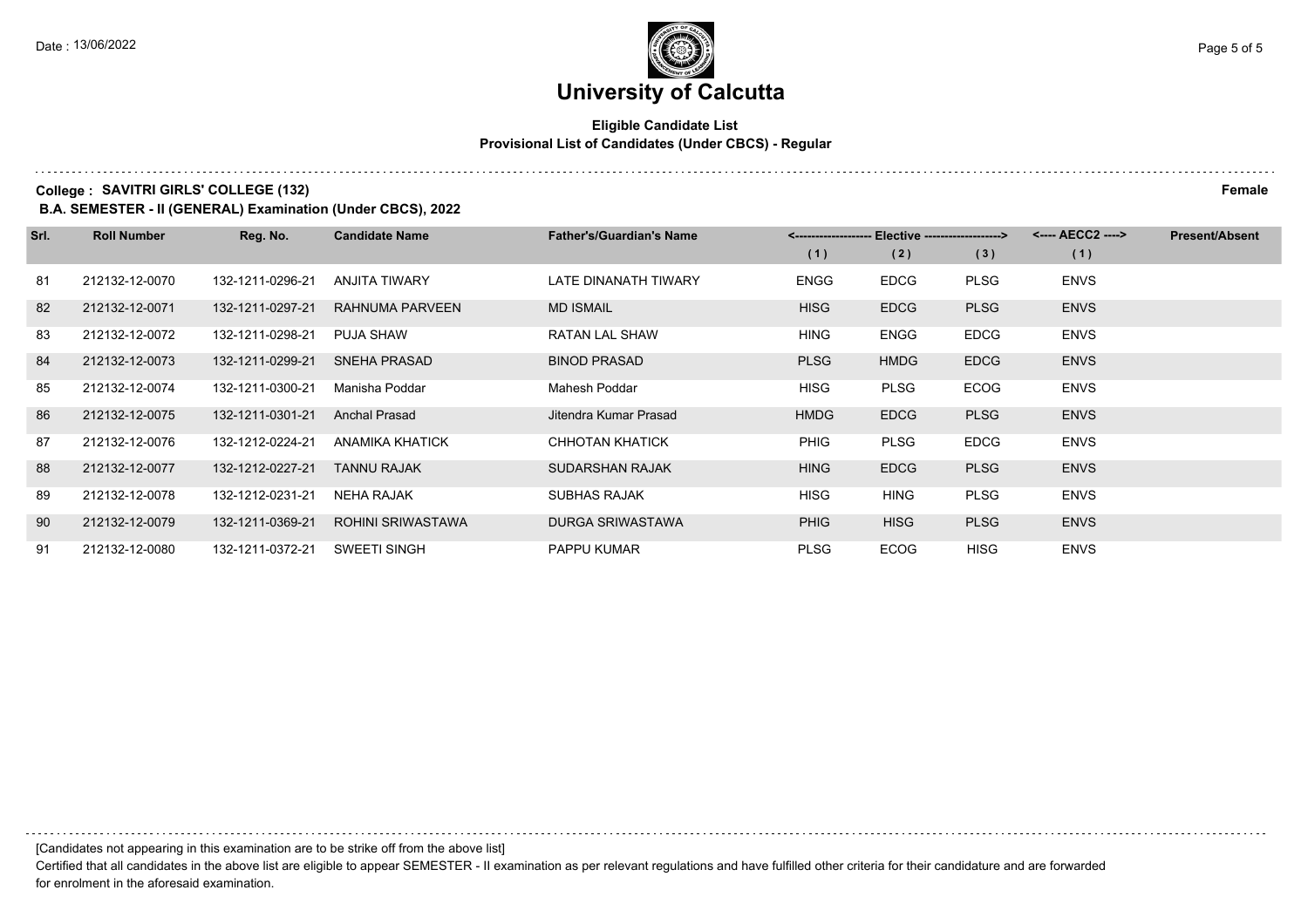### **Eligible Candidate List Provisional List of Candidates (Under CBCS) - Regular**

**College : SAVITRI GIRLS' COLLEGE (132) Female**

**B.A. SEMESTER - II (HONOURS) Examination (Under CBCS), 2022**

| Srl.         | <b>Roll Number</b> | Reg. No.                       | <b>Candidate Name</b>           | <b>Father's/Guardian's Name</b> |             | <-------------------- Elective ------------------> |             | <---- AECC2 ----> | <b>Present/Absent</b> |
|--------------|--------------------|--------------------------------|---------------------------------|---------------------------------|-------------|----------------------------------------------------|-------------|-------------------|-----------------------|
|              |                    |                                |                                 |                                 | (1)         | (2)                                                | (3)         | (1)               |                       |
| $\mathbf{1}$ | 192132-11-0040     | 132-1211-0024-19               | LAXMI RAI                       | <b>SANJAY RAI</b>               | HINA        | <b>HMDG</b>                                        | <b>EDCG</b> | <b>ENVS</b>       |                       |
| $\mathbf{2}$ | 192132-11-0048     | 132-1211-0039-19               | <b>SHIBANI SHAW</b>             | <b>KRISHNA SHAW</b>             | <b>HINA</b> | <b>PLSG</b>                                        | <b>HISG</b> | <b>ENVS</b>       |                       |
| 3            | 192132-11-0075     | 132-1211-0087-19 KHUSHBU JHA   |                                 | RAGHUVAR JHA                    | <b>HINA</b> | <b>EDCG</b>                                        | <b>HMDG</b> | <b>ENVS</b>       |                       |
| 4            | 192132-11-0118     | 132-1211-0349-19 NIKITA SINGH  |                                 | <b>SANJAY SINGH</b>             | <b>EDCA</b> | <b>PLSG</b>                                        | <b>HISG</b> | <b>ENVS</b>       |                       |
| 5            | 192132-11-0120     | 132-1211-0351-19               | PURNIMA KUMARI SHAW             | <b>DURGA SHAW</b>               | <b>EDCA</b> | <b>HMDG</b>                                        | <b>HING</b> | <b>ENVS</b>       |                       |
| 6            | 202132-11-0002     | 132-1211-0002-20               | ARATI KUMARI PANDEY             | <b>MUNNA PANDEY</b>             | <b>EDCA</b> | <b>HING</b>                                        | <b>PLSG</b> | <b>ENVS</b>       |                       |
| $7^{\circ}$  | 202132-11-0074     | 132-1211-0079-20 ANNU YADAV    |                                 | JOGENDAR YADAV                  | <b>HINA</b> | <b>HISG</b>                                        | <b>EDCG</b> | <b>ENVS</b>       |                       |
| 8            | 202132-11-0083     | 132-1211-0088-20 SWEETY KUMARI |                                 | SUBHASH CHANDRA MONDAL          | <b>HINA</b> | <b>EDCG</b>                                        | <b>HISG</b> | <b>ENVS</b>       |                       |
| 9            | 202132-11-0086     | 132-1211-0091-20               | PUJA SHAW                       | <b>BINOD SHAW</b>               | <b>HINA</b> | <b>HISG</b>                                        | <b>PLSG</b> | <b>ENVS</b>       |                       |
| 10           | 202132-11-0094     | 132-1211-0099-20               | NEHA KUMARI SINGH               | <b>LAKHAN SINGH</b>             | <b>HISA</b> | <b>HING</b>                                        | <b>PLSG</b> | <b>ENVS</b>       |                       |
| 11           | 202132-11-0096     |                                | 132-1211-0101-20 RADHA ADHIKARY | <b>BHARAT PRASAD ADHIKARY</b>   | <b>HISA</b> | <b>HING</b>                                        | <b>EDCG</b> | <b>ENVS</b>       |                       |
| 12           | 202132-11-0104     | 132-1212-0045-20 GUNGUN SHAW   |                                 | <b>MANOJ KUMAR SHAW</b>         | <b>HINA</b> | <b>ENGG</b>                                        | <b>EDCG</b> | <b>ENVS</b>       |                       |
| 13           | 202132-11-0107     | 132-1214-0062-20               | NISHA SHAW                      | <b>SHANKAR SHAW</b>             | <b>HINA</b> | <b>PLSG</b>                                        | <b>HISG</b> | <b>ENVS</b>       |                       |
| 14           | 212132-11-0001     | 132-1211-0002-21               | <b>RUPALI PANDA</b>             | LATE DHANESWAR PANDA            | <b>EDCA</b> | <b>ENGG</b>                                        | <b>PLSG</b> | <b>ENVS</b>       |                       |
| 15           | 212132-11-0002     | 132-1211-0003-21               | ANJALI KUMARI SHAW              | AMAR BAHADUR SHAW               | HINA        | <b>ENGG</b>                                        | <b>PLSG</b> | <b>ENVS</b>       |                       |
| 16           | 212132-11-0003     | 132-1211-0004-21               | ANUSHKA PATAWA                  | RAMESHWAR PATAWA                | <b>ENGA</b> | <b>HING</b>                                        | <b>PLSG</b> | <b>ENVS</b>       |                       |
| 17           | 212132-11-0004     | 132-1211-0005-21               | <b>MOUSHMI KUMARI</b>           | <b>BAIDYANATH SHAW</b>          | <b>HINA</b> | <b>ENGG</b>                                        | <b>HISG</b> | <b>ENVS</b>       |                       |
| 18           | 212132-11-0005     | 132-1211-0006-21               | <b>ISHA JAISWAL</b>             | <b>HEERA PRASAD JAISWAL</b>     | <b>HINA</b> | <b>EDCG</b>                                        | <b>PLSG</b> | <b>ENVS</b>       |                       |
| 19           | 212132-11-0006     | 132-1211-0007-21               | SAKSHI JAJODIA                  | PRAKASH KUMAR JAJODIA           | <b>ENGA</b> | <b>EDCG</b>                                        | <b>HMDG</b> | <b>ENVS</b>       |                       |
| 20           | 212132-11-0007     | 132-1211-0009-21 NEHA JHA      |                                 | RAJEEV JHA                      | <b>HINA</b> | <b>ENGG</b>                                        | <b>ECOG</b> | <b>ENVS</b>       |                       |

[Candidates not appearing in this examination are to be strike off from the above list]

Certified that all candidates in the above list are eligible to appear SEMESTER - II examination as per relevant regulations and have fulfilled other criteria for their candidature and are forwarded for enrolment in the aforesaid examination.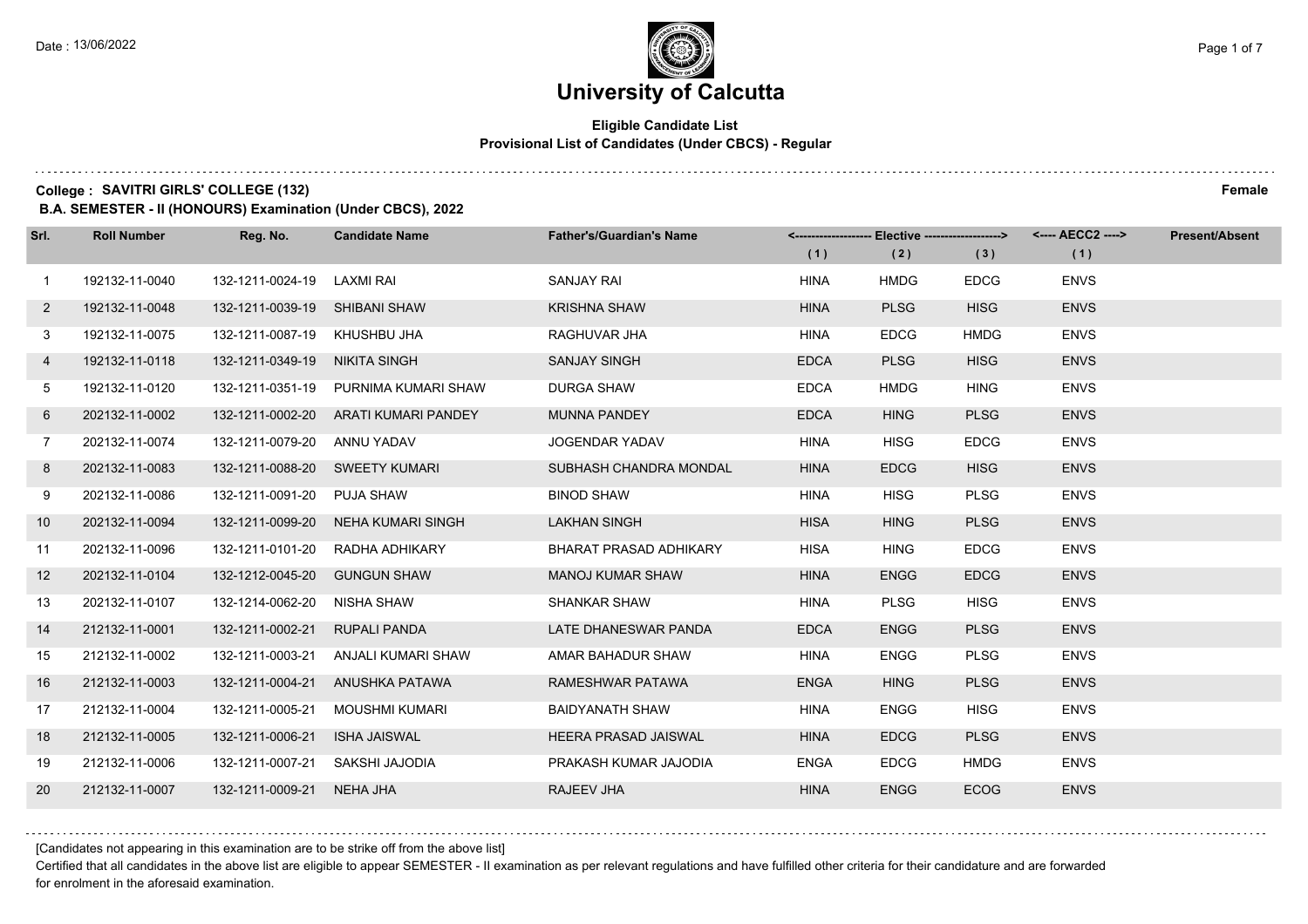### **Eligible Candidate List Provisional List of Candidates (Under CBCS) - Regular**

**College : SAVITRI GIRLS' COLLEGE (132) Female**

**B.A. SEMESTER - II (HONOURS) Examination (Under CBCS), 2022**

| Srl. | <b>Roll Number</b> | Reg. No.                     | <b>Candidate Name</b>                 | <b>Father's/Guardian's Name</b> | (1)         | (2)         | <------------------- Elective ------------------> <---- AECC2 ----><br>(3) | (1)         | <b>Present/Absent</b> |
|------|--------------------|------------------------------|---------------------------------------|---------------------------------|-------------|-------------|----------------------------------------------------------------------------|-------------|-----------------------|
| 21   | 212132-11-0008     | 132-1211-0010-21             | KAJAL YADAV                           | SATENDRA YADAV                  | <b>EDCA</b> | <b>HMDG</b> | <b>ENGG</b>                                                                | <b>ENVS</b> |                       |
| 22   | 212132-11-0009     | 132-1211-0011-21             | APARNA TIWARI                         | NARWADESHWAR TIWARI             | <b>HINA</b> | <b>ENGG</b> | <b>PLSG</b>                                                                | <b>ENVS</b> |                       |
| 23   | 212132-11-0010     | 132-1211-0012-21             | SAKSHI MISHRA                         | <b>MANOJ MISHRA</b>             | <b>EDCA</b> | <b>HMDG</b> | <b>PLSG</b>                                                                | <b>ENVS</b> |                       |
| 24   | 212132-11-0011     | 132-1211-0013-21             | <b>KAJAL RAI</b>                      | <b>DINESH RAI</b>               | <b>HINA</b> | <b>HISG</b> | <b>PLSG</b>                                                                | <b>ENVS</b> |                       |
| 25   | 212132-11-0012     | 132-1211-0014-21             | PINKI KUMARI SHARMA                   | ASHOK KUMAR SHARMA              | <b>HINA</b> | <b>HISG</b> | <b>ENGG</b>                                                                | <b>ENVS</b> |                       |
| 26   | 212132-11-0013     | 132-1211-0015-21             | <b>ASMITA SINGH</b>                   | <b>LATE ATMA SINGH</b>          | <b>EDCA</b> | <b>HISG</b> | <b>HING</b>                                                                | <b>ENVS</b> |                       |
| 27   | 212132-11-0014     | 132-1211-0016-21             | RAKHI MAHARANA                        | RAM SAGAR MAHARANA              | <b>HISA</b> | <b>ECOG</b> | <b>EDCG</b>                                                                | <b>ENVS</b> |                       |
| 28   | 212132-11-0015     | 132-1211-0017-21             | <b>GUNGUN SHAW</b>                    | PRABHUNATH SHAW                 | <b>HISA</b> | <b>BNGG</b> | <b>EDCG</b>                                                                | <b>ENVS</b> |                       |
| 29   | 212132-11-0016     | 132-1211-0018-21             | PUJA PRAJAPATI                        | RAMESH PRAJAPATI                | <b>HINA</b> | <b>ENGG</b> | <b>PLSG</b>                                                                | <b>ENVS</b> |                       |
| 30   | 212132-11-0017     | 132-1211-0019-21             | SUNAINA KUMARI                        | <b>TAPAN YADAV</b>              | <b>HINA</b> | <b>EDCG</b> | <b>HISG</b>                                                                | <b>ENVS</b> |                       |
| 31   | 212132-11-0018     | 132-1211-0020-21             | ANJALI GUPTA                          | RAJA PRASAD GUPTA               | <b>EDCA</b> | <b>HING</b> | <b>ECOG</b>                                                                | <b>ENVS</b> |                       |
| 32   | 212132-11-0019     | 132-1211-0021-21 ASHA KUMARI |                                       | <b>SURENDRA YADAV</b>           | <b>HINA</b> | <b>ENGG</b> | <b>HISG</b>                                                                | <b>ENVS</b> |                       |
| 33   | 212132-11-0020     | 132-1211-0022-21             | NANDANI SHARMA                        | LT SOHAN SHARMA                 | <b>HINA</b> | <b>EDCG</b> | <b>PLSG</b>                                                                | <b>ENVS</b> |                       |
| 34   | 212132-11-0021     | 132-1211-0023-21             | <b>KALPANA SHAW</b>                   | <b>JAYDEEP SHAW</b>             | <b>HISA</b> | <b>PLSG</b> | <b>EDCG</b>                                                                | <b>ENVS</b> |                       |
| 35   | 212132-11-0022     | 132-1211-0024-21             | <b>BARSHA SINGH</b>                   | CHHOTE LAL SINGH                | <b>HINA</b> | <b>ECOG</b> | <b>PLSG</b>                                                                | <b>ENVS</b> |                       |
| 36   | 212132-11-0023     | 132-1211-0025-21             | PRERNA SHAH                           | BABUNARAYANSHAH                 | <b>EDCA</b> | <b>HISG</b> | <b>HING</b>                                                                | <b>ENVS</b> |                       |
| 37   | 212132-11-0024     | 132-1211-0026-21             | PRITI YADAV                           | RAMJI YADAV                     | <b>HINA</b> | <b>HISG</b> | <b>EDCG</b>                                                                | <b>ENVS</b> |                       |
| 38   | 212132-11-0025     | 132-1211-0027-21             | <b>MANISHA KUMARI</b>                 | <b>RANJIT RAM</b>               | <b>HISA</b> | <b>ECOG</b> | <b>HING</b>                                                                | <b>ENVS</b> |                       |
| 39   | 212132-11-0026     | 132-1211-0028-21             | ANCHAL KUMARI SINGH                   | ASHOK KUMAR SINGH               | <b>HINA</b> | <b>HISG</b> | <b>PLSG</b>                                                                | <b>ENVS</b> |                       |
| 40   | 212132-11-0027     |                              | 132-1211-0029-21 ARNIKA KUMARI BHAGAT | <b>RAJKUMAR BHAGAT</b>          | <b>HINA</b> | <b>EDCG</b> | <b>PLSG</b>                                                                | <b>ENVS</b> |                       |

[Candidates not appearing in this examination are to be strike off from the above list]

Certified that all candidates in the above list are eligible to appear SEMESTER - II examination as per relevant regulations and have fulfilled other criteria for their candidature and are forwarded for enrolment in the aforesaid examination.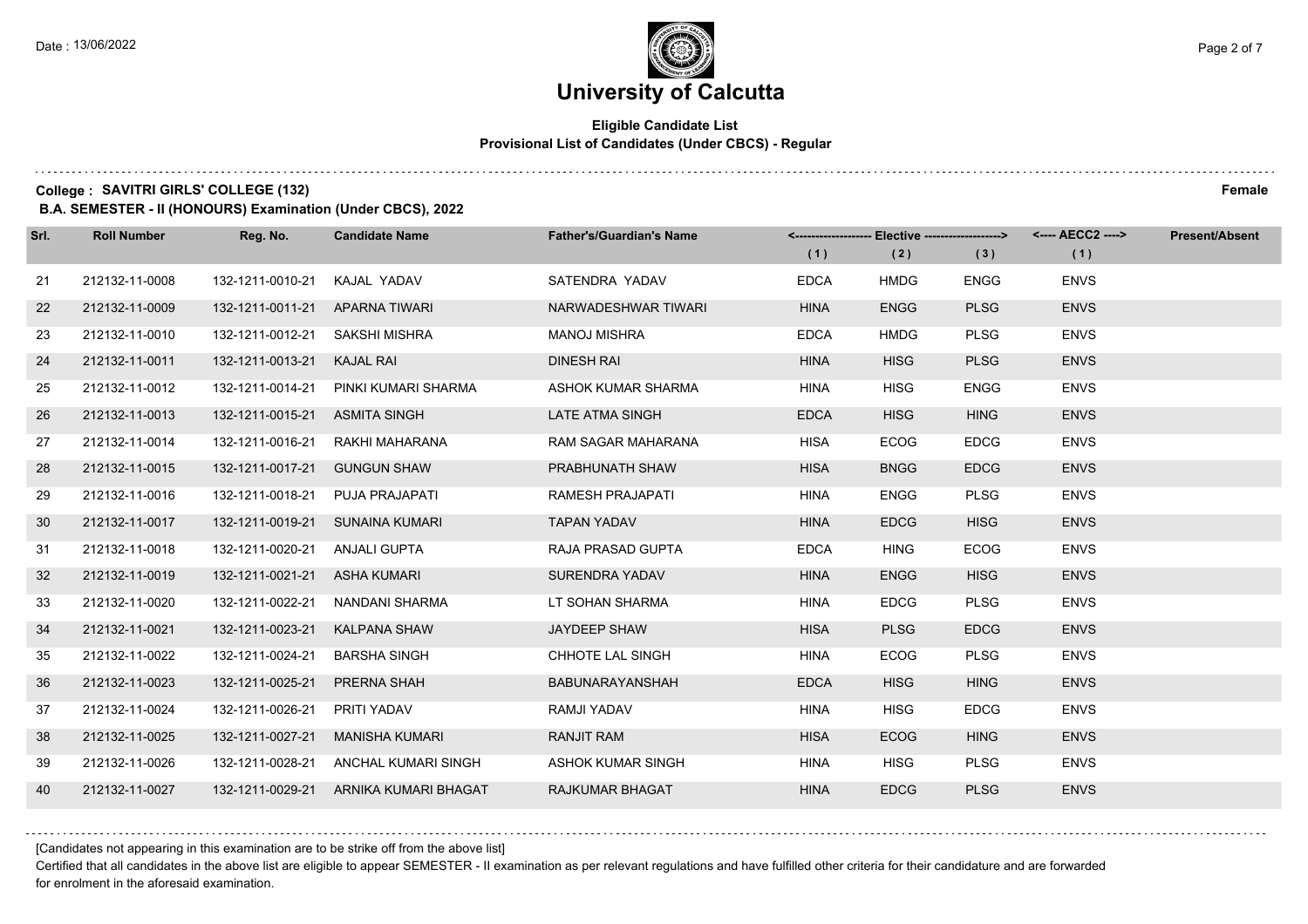$1.111$ 

## **University of Calcutta**

### **Eligible Candidate List Provisional List of Candidates (Under CBCS) - Regular**

### **College : SAVITRI GIRLS' COLLEGE (132) Female**

**B.A. SEMESTER - II (HONOURS) Examination (Under CBCS), 2022**

| Srl. | <b>Roll Number</b> | Reg. No.         | <b>Candidate Name</b> | <b>Father's/Guardian's Name</b> | (1)         | <------------------- Elective ------------------><br>(2) | (3)         | <---- AECC2 ----><br>(1) | <b>Present/Absent</b> |
|------|--------------------|------------------|-----------------------|---------------------------------|-------------|----------------------------------------------------------|-------------|--------------------------|-----------------------|
| 41   | 212132-11-0028     | 132-1211-0030-21 | <b>PUNAM SINGH</b>    | <b>DHIRENDRA SINGH</b>          | <b>EDCA</b> | <b>PLSG</b>                                              | <b>HISG</b> | <b>ENVS</b>              |                       |
| 42   | 212132-11-0029     | 132-1211-0031-21 | <b>NEHA SHAW</b>      | <b>VIJAY SHAW</b>               | <b>HISA</b> | <b>EDCG</b>                                              | <b>PLSG</b> | <b>ENVS</b>              |                       |
| 43   | 212132-11-0030     | 132-1211-0032-21 | NEHA YADAV            | LETE OMPRAKASH YADAV            | <b>HINA</b> | <b>EDCG</b>                                              | <b>PLSG</b> | <b>ENVS</b>              |                       |
| 44   | 212132-11-0031     | 132-1211-0033-21 | PRIYA JHA             | SANJAY KUMAR JHA                | <b>HINA</b> | <b>ENGG</b>                                              | <b>HISG</b> | <b>ENVS</b>              |                       |
| 45   | 212132-11-0032     | 132-1211-0034-21 | TAMANNA KUMARI        | <b>GOUTAM KALSAMA</b>           | <b>HINA</b> | <b>EDCG</b>                                              | <b>PLSG</b> | <b>ENVS</b>              |                       |
| 46   | 212132-11-0033     | 132-1211-0035-21 | AALIYA KHATOON        | KAMARUDDIN ANSARI               | <b>HINA</b> | <b>HMDG</b>                                              | <b>PLSG</b> | <b>ENVS</b>              |                       |
| 47   | 212132-11-0034     | 132-1211-0036-21 | PRERNA PAREEK         | <b>RAJA PAREEK</b>              | <b>HINA</b> | <b>ENGG</b>                                              | <b>HISG</b> | <b>ENVS</b>              |                       |
| 48   | 212132-11-0035     | 132-1211-0037-21 | <b>BINTI SINGH</b>    | <b>SATYENDRA SINGH</b>          | <b>EDCA</b> | <b>HING</b>                                              | <b>PLSG</b> | <b>ENVS</b>              |                       |
| 49   | 212132-11-0036     | 132-1211-0038-21 | KAJAL KUMARI SHAW     | RAM KALEWAR SHAW                | <b>EDCA</b> | <b>HING</b>                                              | <b>HISG</b> | <b>ENVS</b>              |                       |
| 50   | 212132-11-0037     | 132-1211-0039-21 | SHREYA VERMA          | <b>RAJESH PRASAD</b>            | <b>HINA</b> | <b>EDCG</b>                                              | <b>HISG</b> | <b>ENVS</b>              |                       |
| 51   | 212132-11-0038     | 132-1211-0040-21 | ANJALI SHARMA         | DHARAMNATH SHARMA               | <b>HISA</b> | <b>PLSG</b>                                              | <b>HING</b> | <b>ENVS</b>              |                       |
| 52   | 212132-11-0039     | 132-1211-0041-21 | ASHA KUMARI SINGH     | <b>MANOJ KUMAR SINGH</b>        | <b>EDCA</b> | <b>HISG</b>                                              | <b>HING</b> | <b>ENVS</b>              |                       |
| 53   | 212132-11-0040     | 132-1211-0042-21 | <b>OLIVIA BAGCHI</b>  | <b>KAWSHIK BAGCHI</b>           | <b>ENGA</b> | <b>HISG</b>                                              | <b>PLSG</b> | <b>ENVS</b>              |                       |
| 54   | 212132-11-0041     | 132-1211-0043-21 | KUMKUM KUMARI         | SATYENDRA PRASAD                | <b>HISA</b> | <b>PLSG</b>                                              | <b>ENGG</b> | <b>ENVS</b>              |                       |
| 55   | 212132-11-0042     | 132-1211-0044-21 | BABITA KUMARI         | <b>UMA YADAV</b>                | <b>HISA</b> | <b>PLSG</b>                                              | <b>HING</b> | <b>ENVS</b>              |                       |
| 56   | 212132-11-0043     | 132-1211-0046-21 | <b>SUPARNA BOSE</b>   | <b>SUJIT BOSE</b>               | <b>EDCA</b> | <b>BNGG</b>                                              | <b>PHIG</b> | <b>ENVS</b>              |                       |
| 57   | 212132-11-0044     | 132-1211-0047-21 | ARTI KUMARI SHAW      | <b>RAM PRAVESH SHAW</b>         | <b>HINA</b> | <b>HISG</b>                                              | <b>PLSG</b> | <b>ENVS</b>              |                       |
| 58   | 212132-11-0045     | 132-1211-0048-21 | <b>SAMIRA ALI</b>     | <b>MD ALI</b>                   | <b>HISA</b> | <b>ECOG</b>                                              | <b>PLSG</b> | <b>ENVS</b>              |                       |
| 59   | 212132-11-0046     | 132-1211-0049-21 | PREETI KUMARI         | <b>BINOD SINGH</b>              | <b>HINA</b> | <b>PLSG</b>                                              | <b>HISG</b> | <b>ENVS</b>              |                       |
| 60   | 212132-11-0047     | 132-1211-0050-21 | <b>BANDANA MALI</b>   | <b>RANJIT B MALI</b>            | <b>HINA</b> | <b>EDCG</b>                                              | <b>PLSG</b> | <b>ENVS</b>              |                       |

[Candidates not appearing in this examination are to be strike off from the above list]

Certified that all candidates in the above list are eligible to appear SEMESTER - II examination as per relevant regulations and have fulfilled other criteria for their candidature and are forwarded for enrolment in the aforesaid examination.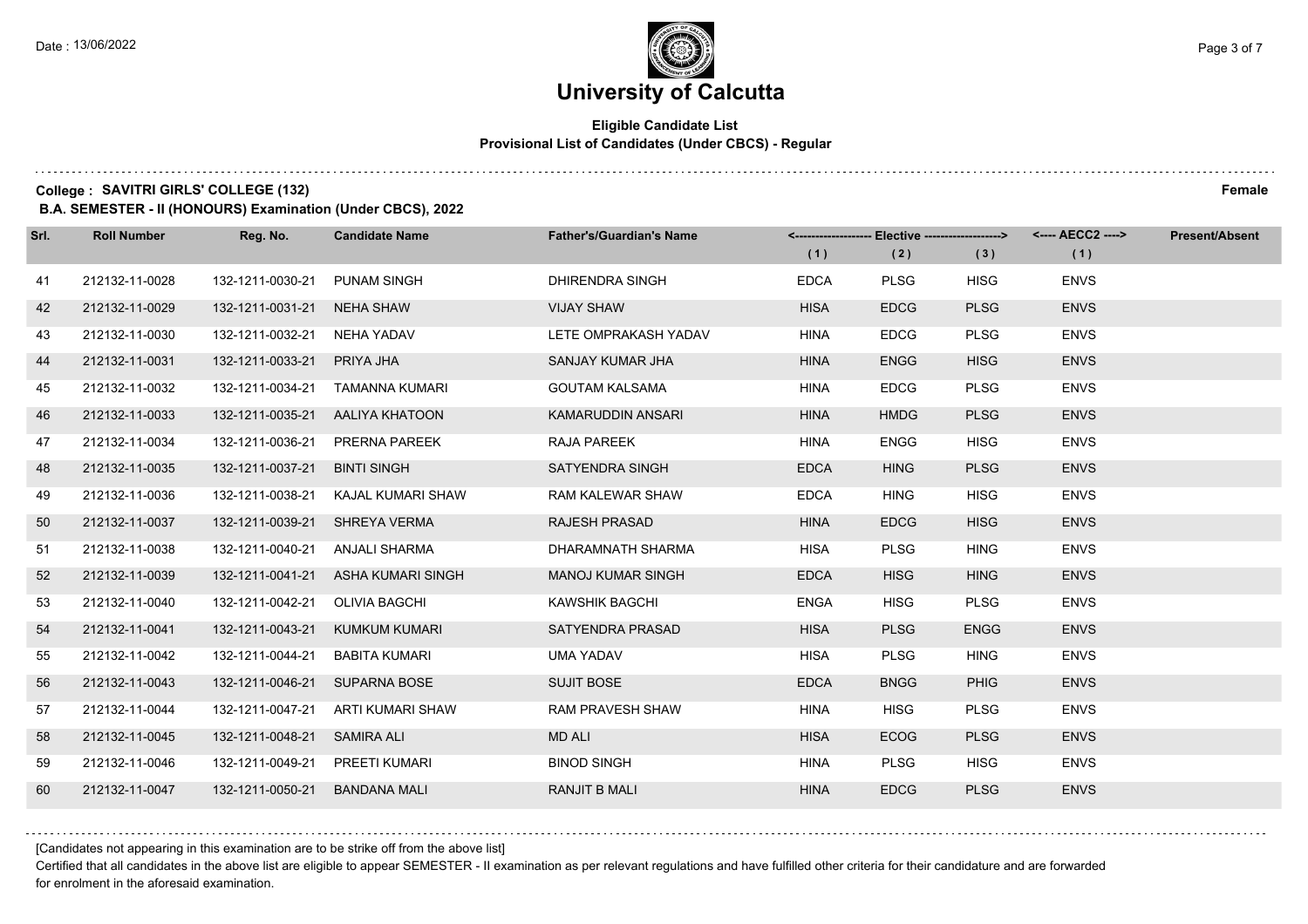### **Eligible Candidate List Provisional List of Candidates (Under CBCS) - Regular**

**College : SAVITRI GIRLS' COLLEGE (132) Female**

**B.A. SEMESTER - II (HONOURS) Examination (Under CBCS), 2022**

| Srl. | <b>Roll Number</b> | Reg. No.         | <b>Candidate Name</b>  | <b>Father's/Guardian's Name</b>                 | (1)         | <------------------- Elective ------------------><br>(2) | (3)         | <---- AECC2 ----><br>(1) | <b>Present/Absent</b> |
|------|--------------------|------------------|------------------------|-------------------------------------------------|-------------|----------------------------------------------------------|-------------|--------------------------|-----------------------|
| 61   | 212132-11-0048     | 132-1211-0051-21 | PRIYA GOND             | LAKHI CHAND GOND                                | <b>HINA</b> | <b>ENGG</b>                                              | <b>PLSG</b> | <b>ENVS</b>              |                       |
| 62   | 212132-11-0049     | 132-1211-0052-21 | <b>KHUSHBOO SINGH</b>  | <b>SANJAY SINGH</b>                             | <b>HISA</b> | <b>PLSG</b>                                              | <b>HING</b> | <b>ENVS</b>              |                       |
| 63   | 212132-11-0050     | 132-1211-0053-21 | NAFISA KHATOON         | ABDUL JALAL                                     | <b>ENGA</b> | <b>PLSG</b>                                              | <b>HING</b> | <b>ENVS</b>              |                       |
| 64   | 212132-11-0051     | 132-1211-0054-21 | <b>SURVI SINGH</b>     | ARVIND KUMAR SINGH                              | <b>EDCA</b> | <b>HING</b>                                              | <b>PLSG</b> | <b>ENVS</b>              |                       |
| 65   | 212132-11-0052     | 132-1211-0055-21 | AMISHA BESRA           | PARITOSH KUMAR BESRA                            | <b>ENGA</b> | <b>HISG</b>                                              | <b>PLSG</b> | <b>ENVS</b>              |                       |
| 66   | 212132-11-0053     | 132-1211-0056-21 | TRIYAMBADA SHRIVASTAWA | <b>BHADRESHWAR PRASAD</b><br><b>SHRIVASTAWA</b> | <b>HINA</b> | <b>ENGG</b>                                              | <b>EDCG</b> | <b>ENVS</b>              |                       |
| 67   | 212132-11-0054     | 132-1211-0057-21 | <b>NEHA SHARMA</b>     | TRILOKI SHARMA                                  | <b>HINA</b> | <b>ENGG</b>                                              | <b>PLSG</b> | <b>ENVS</b>              |                       |
| 68   | 212132-11-0055     | 132-1211-0058-21 | <b>RITIKA SINGH</b>    | <b>ANUP SINGH</b>                               | <b>HINA</b> | <b>EDCG</b>                                              | <b>PLSG</b> | <b>ENVS</b>              |                       |
| 69   | 212132-11-0056     | 132-1211-0060-21 | <b>JAFRIN PARVIN</b>   | AKRAM ALI MULLICK                               | <b>HISA</b> | <b>EDCG</b>                                              | <b>PLSG</b> | <b>ENVS</b>              |                       |
| 70   | 212132-11-0057     | 132-1211-0061-21 | <b>KESHAR SHAW</b>     | <b>RAMASHRAY SHAW</b>                           | <b>HISA</b> | <b>HING</b>                                              | <b>PLSG</b> | <b>ENVS</b>              |                       |
| 71   | 212132-11-0058     | 132-1211-0062-21 | <b>UMA PANDEY</b>      | <b>BABANJI PANDEY</b>                           | <b>EDCA</b> | <b>HING</b>                                              | <b>PLSG</b> | <b>ENVS</b>              |                       |
| 72   | 212132-11-0059     | 132-1211-0063-21 | <b>DIMPLE SINGH</b>    | <b>MANOJ KUMAR SINGH</b>                        | <b>ENGA</b> | <b>HISG</b>                                              | <b>HING</b> | <b>ENVS</b>              |                       |
| 73   | 212132-11-0060     | 132-1211-0064-21 | TUSI KUMARI GUPTA      | <b>MOHAN GUPTA</b>                              | <b>HINA</b> | <b>ENGG</b>                                              | <b>PLSG</b> | <b>ENVS</b>              |                       |
| 74   | 212132-11-0061     | 132-1211-0065-21 | <b>RISHIKA SHAW</b>    | <b>KRISHNA SHAW</b>                             | <b>EDCA</b> | <b>ENGG</b>                                              | <b>HISG</b> | <b>ENVS</b>              |                       |
| 75   | 212132-11-0062     | 132-1211-0066-21 | SHURUTI SHARMA         | <b>SHANKAR SHARMA</b>                           | <b>HINA</b> | <b>ENGG</b>                                              | <b>HISG</b> | <b>ENVS</b>              |                       |
| 76   | 212132-11-0063     | 132-1211-0067-21 | <b>GOURI SINGH</b>     | <b>MUNNA SINGH</b>                              | <b>ENGA</b> | <b>HING</b>                                              | <b>HISG</b> | <b>ENVS</b>              |                       |
| 77   | 212132-11-0064     | 132-1211-0068-21 | ANJALI KUMARI SHAW     | <b>DILIP SHAW</b>                               | <b>HINA</b> | <b>HISG</b>                                              | <b>PLSG</b> | <b>ENVS</b>              |                       |
| 78   | 212132-11-0065     | 132-1211-0069-21 | <b>NISHA KUMARI</b>    | <b>RAGHO SHA</b>                                | <b>HINA</b> | <b>HISG</b>                                              | <b>PLSG</b> | <b>ENVS</b>              |                       |
| 79   | 212132-11-0066     | 132-1211-0070-21 | PUJA KUMARI            | <b>FULENDRA PRASAD</b>                          | <b>ENGA</b> | <b>EDCG</b>                                              | <b>PHIG</b> | <b>ENVS</b>              |                       |
| 80   | 212132-11-0067     | 132-1211-0071-21 | <b>BHARATI JENA</b>    | <b>SANJEEV JENA</b>                             | <b>ENGA</b> | <b>HISG</b>                                              | <b>HING</b> | <b>ENVS</b>              |                       |

[Candidates not appearing in this examination are to be strike off from the above list]

Certified that all candidates in the above list are eligible to appear SEMESTER - II examination as per relevant regulations and have fulfilled other criteria for their candidature and are forwarded for enrolment in the aforesaid examination.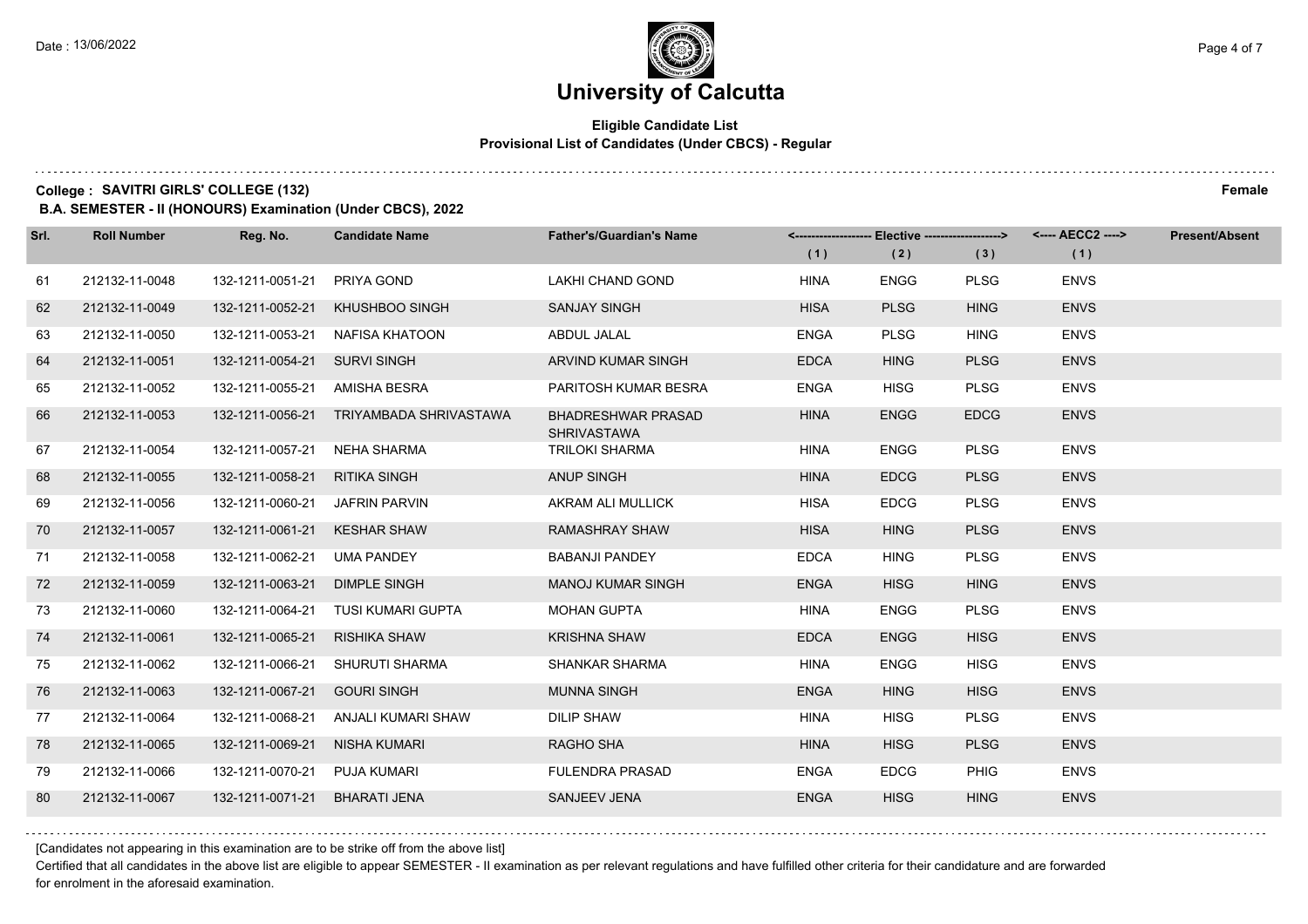### **Eligible Candidate List Provisional List of Candidates (Under CBCS) - Regular**

**College : SAVITRI GIRLS' COLLEGE (132) Female**

**B.A. SEMESTER - II (HONOURS) Examination (Under CBCS), 2022**

| Srl. | <b>Roll Number</b> | Reg. No.                      | <b>Candidate Name</b>            | <b>Father's/Guardian's Name</b> | (1)         | <-------------------- Elective ------------------><br>(2) | (3)         | <---- AECC2 ----><br>(1) | <b>Present/Absent</b> |
|------|--------------------|-------------------------------|----------------------------------|---------------------------------|-------------|-----------------------------------------------------------|-------------|--------------------------|-----------------------|
| 81   | 212132-11-0068     | 132-1211-0072-21              | <b>GURIYA PRASAD</b>             | <b>JAWAHIR PRASAD</b>           | <b>HINA</b> | <b>HISG</b>                                               | <b>ENGG</b> | <b>ENVS</b>              |                       |
| 82   | 212132-11-0069     | 132-1211-0073-21              | <b>KANCHAN KUMARI</b>            | <b>KRISHNA SAH</b>              | <b>HINA</b> | <b>HISG</b>                                               | <b>EDCG</b> | <b>ENVS</b>              |                       |
| 83   | 212132-11-0070     | 132-1211-0074-21              | NISHA KUMARI PODDAR              | RAJ KUMAR PODDAR                | <b>HISA</b> | <b>HING</b>                                               | <b>ENGG</b> | <b>ENVS</b>              |                       |
| 84   | 212132-11-0071     | 132-1211-0075-21              | <b>MAHIMA SHUKLA</b>             | <b>BIRENDRA BIKRAM SHUKLA</b>   | <b>ENGA</b> | <b>HING</b>                                               | <b>PLSG</b> | <b>ENVS</b>              |                       |
| 85   | 212132-11-0072     | 132-1211-0076-21              | PRIYA CHATTERJEE                 | SHYAMAL CHATTERJEE              | <b>HISA</b> | <b>PHIG</b>                                               | <b>PLSG</b> | <b>ENVS</b>              |                       |
| 86   | 212132-11-0073     | 132-1211-0077-21              | <b>LAKSHMI CHOUDHARY</b>         | <b>MURARI SARAN CHOUDHARY</b>   | <b>EDCA</b> | <b>HISG</b>                                               | <b>ECOG</b> | <b>ENVS</b>              |                       |
| 87   | 212132-11-0074     | 132-1211-0078-21              | SANIA FATMA                      | <b>MOHAMMAD HASAN</b>           | <b>ENGA</b> | <b>HISG</b>                                               | <b>HING</b> | <b>ENVS</b>              |                       |
| 88   | 212132-11-0075     | 132-1211-0079-21              | KULSUM KHATOON                   | <b>MD SULEMAN</b>               | <b>ENGA</b> | <b>HISG</b>                                               | <b>PHIG</b> | <b>ENVS</b>              |                       |
| 89   | 212132-11-0076     | 132-1211-0080-21              | NIVEDITA SINGH                   | <b>JANARDAN SINGH</b>           | <b>EDCA</b> | <b>PHIG</b>                                               | HMDG        | <b>ENVS</b>              |                       |
| 90   | 212132-11-0077     | 132-1211-0081-21              | RAJ NANDINI SHAW                 | <b>MANOJ SHAW</b>               | <b>EDCA</b> | <b>PLSG</b>                                               | <b>ENGG</b> | <b>ENVS</b>              |                       |
| 91   | 212132-11-0078     | 132-1211-0082-21              | <b>HARLEEN KAUR</b>              | <b>MANOHAR SINGH</b>            | <b>ENGA</b> | <b>HISG</b>                                               | <b>PLSG</b> | <b>ENVS</b>              |                       |
| 92   | 212132-11-0079     | 132-1211-0083-21              | RITU JOSHI                       | <b>ARUN JOSHI</b>               | <b>ENGA</b> | <b>PHIG</b>                                               | <b>HING</b> | <b>ENVS</b>              |                       |
| 93   | 212132-11-0080     | 132-1211-0084-21              | NAZIA MUKADAS                    | MD MAQBOOL                      | HISA        | <b>PLSG</b>                                               | <b>HING</b> | <b>ENVS</b>              |                       |
| 94   | 212132-11-0081     | 132-1211-0085-21              | SUNITA KUMARI SHAW               | <b>BALIRAM SHAW</b>             | <b>EDCA</b> | <b>HING</b>                                               | <b>HMDG</b> | <b>ENVS</b>              |                       |
| 95   | 212132-11-0082     | 132-1211-0086-21              | <b>BHAVYA SHRIVASTAVA</b>        | RAVI SHANKAR SHRIVASTAVA        | <b>ENGA</b> | <b>ECOG</b>                                               | <b>PLSG</b> | <b>ENVS</b>              |                       |
| 96   | 212132-11-0083     | 132-1211-0087-21              | <b>SHABNAM ARA</b>               | <b>MD AKHTAR</b>                | <b>EDCA</b> | <b>ENGG</b>                                               | <b>PLSG</b> | <b>ENVS</b>              |                       |
| 97   | 212132-11-0084     | 132-1211-0088-21              | JYOTI GUPTA                      | SHRIPRAKASH GUPTA               | <b>EDCA</b> | <b>HING</b>                                               | <b>HMDG</b> | <b>ENVS</b>              |                       |
| 98   | 212132-11-0085     | 132-1211-0089-21 ARATI SHARMA |                                  | LT PRAMOD SHARMA                | <b>HINA</b> | <b>EDCG</b>                                               | <b>PLSG</b> | <b>ENVS</b>              |                       |
| 99   | 212132-11-0086     | 132-1211-0090-21 ANJALI OJHA  |                                  | HARENDRA KUMAR OJHA             | <b>ENGA</b> | <b>HING</b>                                               | <b>HISG</b> | <b>ENVS</b>              |                       |
| 100  | 212132-11-0087     |                               | 132-1211-0091-21 NANDANI MALLICK | <b>LATE BIRU MALLICK</b>        | <b>ENGA</b> | <b>HISG</b>                                               | <b>HING</b> | <b>ENVS</b>              |                       |

[Candidates not appearing in this examination are to be strike off from the above list]

Certified that all candidates in the above list are eligible to appear SEMESTER - II examination as per relevant regulations and have fulfilled other criteria for their candidature and are forwarded for enrolment in the aforesaid examination.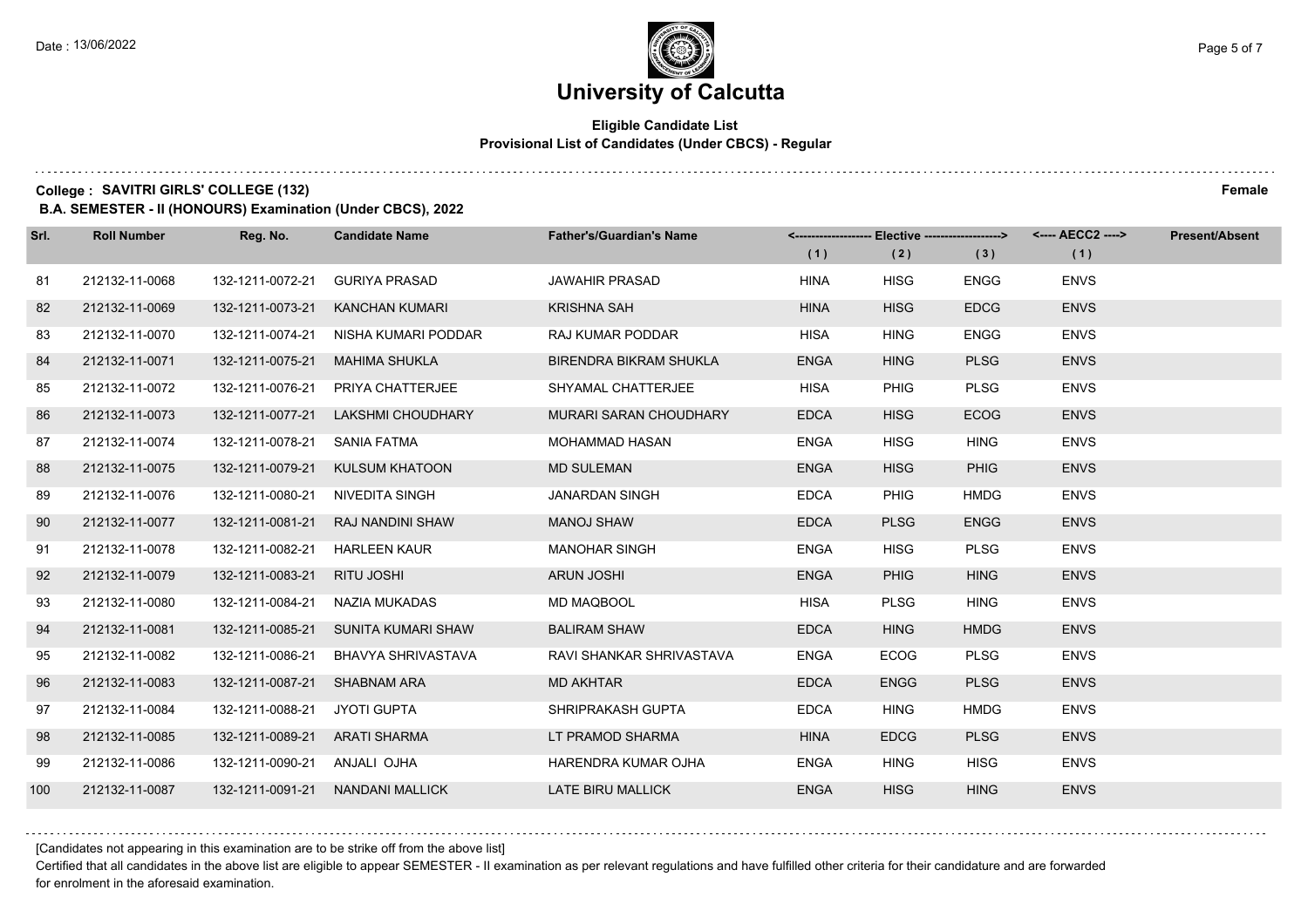### **Eligible Candidate List Provisional List of Candidates (Under CBCS) - Regular**

**College : SAVITRI GIRLS' COLLEGE (132) Female**

**B.A. SEMESTER - II (HONOURS) Examination (Under CBCS), 2022**

| Srl. | <b>Roll Number</b> | Reg. No.                      | <b>Candidate Name</b>                 | <b>Father's/Guardian's Name</b> | (1)         | <-------------------- Elective -------------------><br>(2) | (3)         | <---- AECC2 ----><br>(1) | Present/Absent |
|------|--------------------|-------------------------------|---------------------------------------|---------------------------------|-------------|------------------------------------------------------------|-------------|--------------------------|----------------|
| 101  | 212132-11-0088     | 132-1211-0093-21              | KUMKUM KUMARI KHOTE                   | <b>BINOD KHOTE</b>              | <b>HINA</b> | <b>EDCG</b>                                                | <b>PLSG</b> | <b>ENVS</b>              |                |
| 102  | 212132-11-0089     | 132-1211-0094-21              | CHANDNI SHARMA                        | DHARMENDRA SHARMA               | <b>ENGA</b> | <b>EDCG</b>                                                | <b>PLSG</b> | <b>ENVS</b>              |                |
| 103  | 212132-11-0090     | 132-1211-0095-21              | PRIYA SINGH                           | <b>KRISHNA SINGH</b>            | <b>ENGA</b> | <b>HING</b>                                                | <b>EDCG</b> | <b>ENVS</b>              |                |
| 104  | 212132-11-0091     | 132-1211-0096-21              | MUMPY GUPTA                           | ANGAD GUPTA                     | <b>ENGA</b> | <b>HING</b>                                                | <b>EDCG</b> | <b>ENVS</b>              |                |
| 105  | 212132-11-0092     | 132-1211-0097-21              | SANJANA CHOUDHARY                     | RAJ CHOUDHARY                   | <b>ENGA</b> | <b>HING</b>                                                | <b>EDCG</b> | <b>ENVS</b>              |                |
| 106  | 212132-11-0093     | 132-1211-0098-21              | <b>KAJAL GIRI</b>                     | <b>SHYAM GIRI</b>               | <b>EDCA</b> | <b>PLSG</b>                                                | <b>ENGG</b> | <b>ENVS</b>              |                |
| 107  | 212132-11-0094     | 132-1211-0099-21              | <b>ROSHNI SHAW</b>                    | LATE SANJAY SHAW                | <b>ENGA</b> | <b>EDCG</b>                                                | <b>PLSG</b> | <b>ENVS</b>              |                |
| 108  | 212132-11-0095     | 132-1211-0100-21              | <b>USHA VERMA</b>                     | TILAK CHAND VERMA               | <b>ENGA</b> | <b>EDCG</b>                                                | <b>PLSG</b> | <b>ENVS</b>              |                |
| 109  | 212132-11-0096     | 132-1211-0101-21              | KAREENA KUMARI SAH                    | <b>BINOD SAH</b>                | <b>HINA</b> | ECOG                                                       | <b>HISG</b> | <b>ENVS</b>              |                |
| 110  | 212132-11-0097     | 132-1211-0102-21              | NEHA KM SHARMA                        | <b>UMESH SHARMA</b>             | <b>EDCA</b> | <b>HING</b>                                                | <b>HMDG</b> | <b>ENVS</b>              |                |
| 111  | 212132-11-0098     |                               | 132-1211-0103-21 SHRADHA PANDEY       | SUSHIL KUMAR PANDEY             | <b>ENGA</b> | <b>HING</b>                                                | <b>PLSG</b> | <b>ENVS</b>              |                |
| 112  | 212132-11-0099     | 132-1211-0104-21 TRIPTI GUPTA |                                       | SHANKAR PRASAD GUPTA            | <b>EDCA</b> | <b>ECOG</b>                                                | <b>ENGG</b> | <b>ENVS</b>              |                |
| 113  | 212132-11-0100     | 132-1211-0105-21              | <b>TRIPTI SHUKLA</b>                  | <b>ASHOK SHUKLA</b>             | <b>EDCA</b> | <b>HING</b>                                                | <b>PLSG</b> | <b>ENVS</b>              |                |
| 114  | 212132-11-0101     |                               | 132-1211-0107-21 SUMAN KUMARI SHARMA  | <b>BHOLA SHARMA</b>             | <b>EDCA</b> | <b>HING</b>                                                | <b>PLSG</b> | <b>ENVS</b>              |                |
| 115  | 212132-11-0102     | 132-1211-0108-21              | Mantosa Ansari                        | Md. Shahzada                    | <b>ENGA</b> | <b>HMDG</b>                                                | <b>PLSG</b> | <b>ENVS</b>              |                |
| 116  | 212132-11-0103     |                               | 132-1211-0109-21 Swapna Kumari Pandey | Anil Kumar Pandey               | <b>HINA</b> | <b>EDCG</b>                                                | <b>PLSG</b> | <b>ENVS</b>              |                |
| 117  | 212132-11-0104     | 132-1212-0001-21              | KHUSBOO KUMARI                        | <b>MISRI LAL</b>                | <b>ENGA</b> | <b>HING</b>                                                | <b>PLSG</b> | <b>ENVS</b>              |                |
| 118  | 212132-11-0105     | 132-1212-0008-21 SIMMY PASWAN |                                       | SHANKAR KUMAR PASWAN            | <b>EDCA</b> | <b>PLSG</b>                                                | <b>ENGG</b> | <b>ENVS</b>              |                |
| 119  | 212132-11-0106     | 132-1214-0045-21              | AISHWARYA KUMARI SHAW                 | <b>GANESH SHAW</b>              | HISA        | <b>HING</b>                                                | <b>PLSG</b> | <b>ENVS</b>              |                |
| 120  | 212132-11-0107     | 132-1214-0059-21              | KANCHAN KUMARI SHAW                   | <b>KRISHNA SHAW</b>             | <b>HINA</b> | <b>ENGG</b>                                                | <b>EDCG</b> | <b>ENVS</b>              |                |

[Candidates not appearing in this examination are to be strike off from the above list]

Certified that all candidates in the above list are eligible to appear SEMESTER - II examination as per relevant regulations and have fulfilled other criteria for their candidature and are forwarded for enrolment in the aforesaid examination.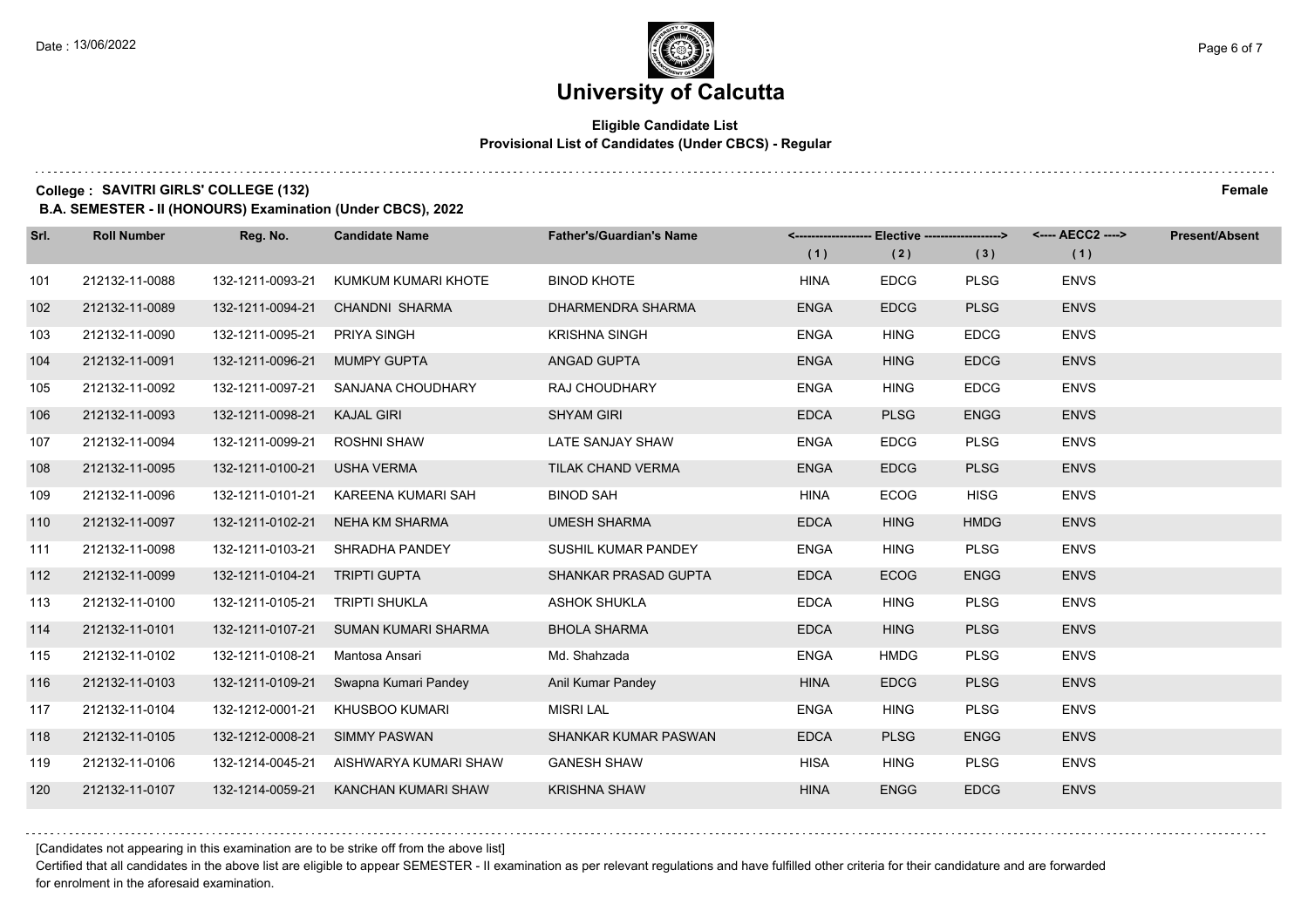### **Eligible Candidate List Provisional List of Candidates (Under CBCS) - Regular**

**College : SAVITRI GIRLS' COLLEGE (132) Female**

**B.A. SEMESTER - II (HONOURS) Examination (Under CBCS), 2022**

| Srl. | <b>Roll Number</b> | Reg. No.         | <b>Candidate Name</b> | <b>Father's/Guardian's Name</b> | - Elective -------------------> |             |             | <---- AECC2 ----> | <b>Present/Absent</b> |
|------|--------------------|------------------|-----------------------|---------------------------------|---------------------------------|-------------|-------------|-------------------|-----------------------|
|      |                    |                  |                       |                                 | (1)                             | (2)         | (3)         | (1)               |                       |
| 121  | 212132-11-0108     | 132-1214-0092-21 | NIKITA SHARMA         | SANJAY KUMAR SHARMA             | <b>HINA</b>                     | <b>HISG</b> | <b>ENGG</b> | <b>ENVS</b>       |                       |
| 122  | 212132-11-0109     | 132-1214-0106-21 | ARATI KUMARI SHARMA   | <b>ASHOK SHARMA</b>             | <b>HINA</b>                     | <b>HISG</b> | <b>ENGG</b> | <b>ENVS</b>       |                       |
| 123  | 212132-11-0110     | 132-1211-0368-21 | KM ANJALI SINGH       | <b>VAKIL SINGH</b>              | <b>HINA</b>                     | <b>ENGG</b> | <b>HMDG</b> | <b>ENVS</b>       |                       |
| 124  | 212132-11-0111     | 132-1212-0367-21 | KHUSHBU DAS           | YOGENDRA DAS                    | <b>HINA</b>                     | <b>HISG</b> | <b>PLSG</b> | <b>ENVS</b>       |                       |
| 125  | 212132-11-0112     | 132-1212-0371-21 | NAINA HELA            | KAMAL HELA                      | <b>HINA</b>                     | <b>HMDG</b> | <b>EDCG</b> | <b>ENVS</b>       |                       |

[Candidates not appearing in this examination are to be strike off from the above list]

Certified that all candidates in the above list are eligible to appear SEMESTER - II examination as per relevant regulations and have fulfilled other criteria for their candidature and are forwarded for enrolment in the aforesaid examination.